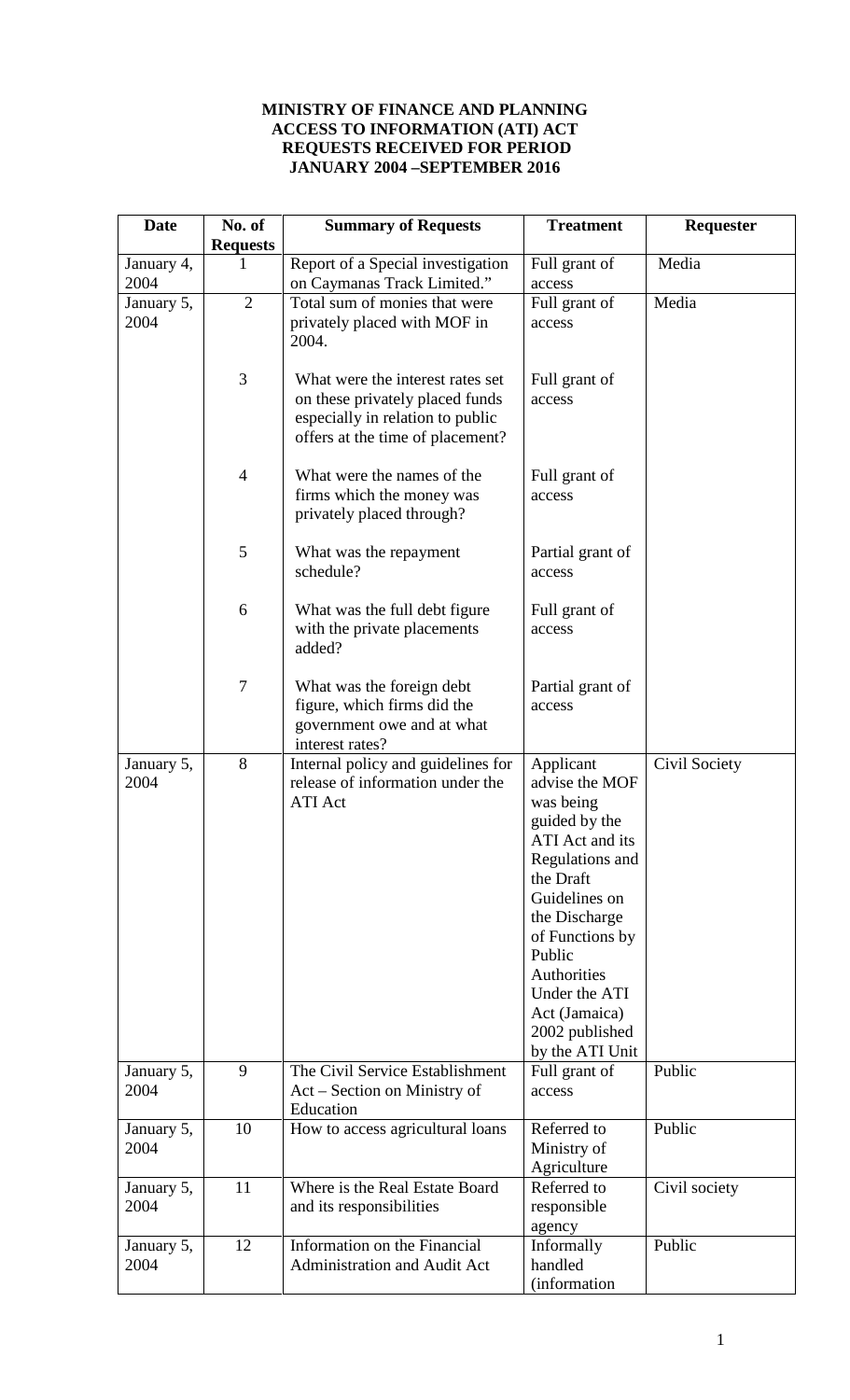|                     |    |                                                                                                                                                                                                                 | given via                                                                          |               |
|---------------------|----|-----------------------------------------------------------------------------------------------------------------------------------------------------------------------------------------------------------------|------------------------------------------------------------------------------------|---------------|
| January 6,          | 13 | What was the salary increase for                                                                                                                                                                                | telephone)<br>Full grant of                                                        | Media         |
| 2004                |    | councilors                                                                                                                                                                                                      | access                                                                             |               |
| January 6,<br>2004  | 14 | Waiver documents associated<br>with Finsac's Sale of Island<br>Broadcasting Services Ltd.<br>(KLAS FM) to Wilmington                                                                                            | Access granted                                                                     | Media         |
| January 6,<br>2004  | 15 | Corporation Ltd.<br>Documents detailing the<br>purchase and renovation of house<br>on Bracknell Avenue as<br>residence for Governor of Bank<br>of Jamaica (BOJ).                                                | Partial access<br>granted and<br>remainder of<br>request<br>transferred to<br>BOJ. | Civil Society |
| January 6,<br>2004  | 16 | Latest financial statement for<br><b>Swift Purscel Boys Home</b><br>(Highgate)                                                                                                                                  | <b>Transferred</b> to<br>Ministry of<br>Health (MOH)                               | Public        |
|                     | 17 | Latest financial statement for<br>Maxfield Children's Home                                                                                                                                                      |                                                                                    |               |
|                     | 18 | Latest financial statement for<br>Pringle's Children's Home                                                                                                                                                     |                                                                                    |               |
|                     | 19 | Latest financial statement for Mt.<br>Olivet Children's Home                                                                                                                                                    |                                                                                    |               |
| January 6,<br>2004  | 20 | Number of persons and<br>companies and their names who<br>have received tax relief under<br>provisions of the Urban Renewal<br>(Tax Relief) Act 1995 in the<br>Downtown Montego Bay special<br>development area | <b>Transferred</b> to<br><b>UDC</b>                                                | Public        |
| January 6,<br>2004  | 21 | Copy of Accounts of final cost of<br>Government delegation to Non-<br>Aligned Conference in                                                                                                                     | <b>Transferred</b> to<br><b>Cabinet Office</b>                                     | Civil Society |
| January 6,<br>2004  | 22 | Malaysia2003<br>Government Agencies that gives<br>grants or loans to people to start<br>small businesses                                                                                                        | Referred to<br><b>MIDA</b>                                                         | Public        |
| January 7,<br>2004  | 23 | Waiver documents associated<br>with the sale of HOT 102 FM.                                                                                                                                                     | <b>Full access</b><br>granted                                                      | Media         |
| January 8,<br>2004  | 24 | Latest financial statement for<br>John Bosco Children's Home                                                                                                                                                    | Transferred to<br>Ministry of<br>Health (MOH)                                      | Public        |
|                     | 25 | Latest financial statement for<br>Sunbeam Children's Home                                                                                                                                                       |                                                                                    |               |
| January<br>12, 2004 | 26 | Which politicians received<br>monies from Finsac's bailout and<br>the amount?                                                                                                                                   | Denied<br>(Exempt)<br>documents)                                                   | Public        |
| January<br>14, 2004 | 27 | All business and employee tax<br>forms required at year-end                                                                                                                                                     | Referred to<br>Jamaica<br>Revenue<br>Service<br>website:<br>www.jrs.gov.jm         | Public        |
| January<br>14, 2004 | 28 | Names of Finsac borrowers over<br>\$25M and amount written off.                                                                                                                                                 | Denied<br>(Information<br>exempt)                                                  | Public        |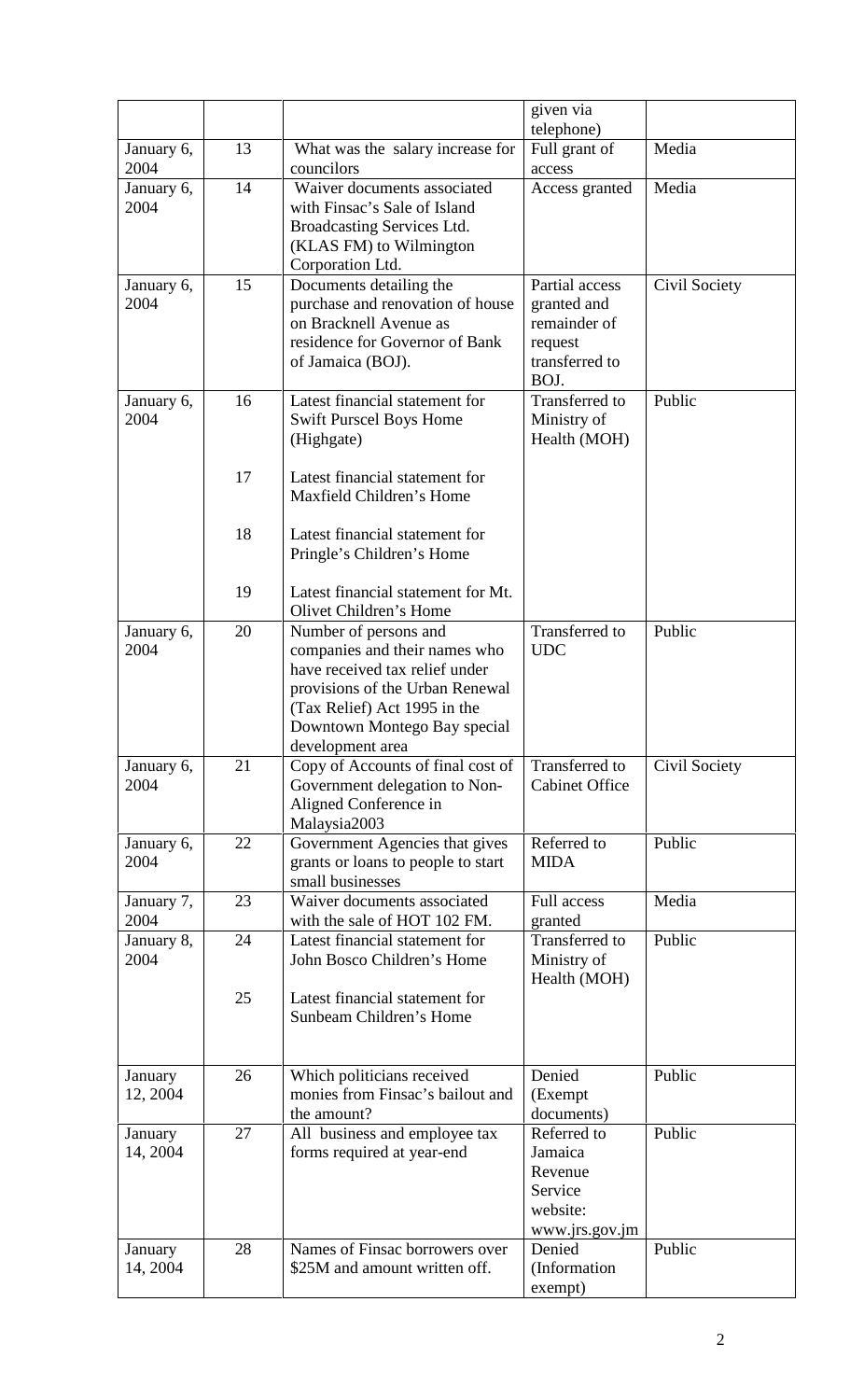| January<br>14, 2004  | 29 | Breakdown of pensions for<br>public officers at Cabinet level.                                                                                                         | Sought<br>clarification,<br>applicant never                                                              | Public        |
|----------------------|----|------------------------------------------------------------------------------------------------------------------------------------------------------------------------|----------------------------------------------------------------------------------------------------------|---------------|
|                      |    |                                                                                                                                                                        | responded.<br>Referred to the                                                                            | Public        |
| January<br>16, 2004  | 30 | How do I complete a P-24 Form<br>and deadline for completion                                                                                                           | Tax Audit and<br>Assessment<br>Department                                                                |               |
| January<br>16, 2004  | 31 | Minutes of the Public Accounts<br>Committee.                                                                                                                           | Referred to<br>Houses of<br>Parliament                                                                   | Public        |
| January<br>20, 2004  | 32 | Copy of General Consumption<br>Tax Payment form                                                                                                                        | Referred to the<br>nearest tax<br>collectorate                                                           | Public        |
| January<br>20, 2004  | 33 | Require a breakdown of<br>government domestic debt to<br>local institutions.                                                                                           | Statistics on<br>domestic debt<br>given                                                                  | Public        |
| February<br>5,2004   | 34 | Original terms of all Euro Bonds<br>issued by Ministry of Finance<br>and Planning                                                                                      | Access granted                                                                                           | Public        |
| February<br>5,2004   | 35 | Income and expenditure of Intec<br>Fund from inception to present                                                                                                      | Transferred to<br>Ministry of<br>Commerce,<br>Science and<br>Technology                                  | Public        |
| February<br>9,2004   | 36 | What steps are in place to<br>improve the Jamaican economy                                                                                                             | Handled<br>informally<br>(applicant<br>referred to<br>documents on<br>the MOF and<br><b>BOJ</b> websites | Student       |
| February<br>16, 2004 | 37 | Income and expenditure of Intec<br>Fund from its inception to 2004.                                                                                                    | Transferred to<br>the Ministry of<br>Commerce<br>Science and<br>Technology<br>(MICST)                    | Public        |
| April 2,<br>2004     | 38 | Number of persons and<br>companies who had received tax<br>relief under the provision of the<br>Urban Renewal (Tax Relief) Act<br>1995 in Montego Bay                  | Transferred to<br>the Urban<br>Development<br>Corporation<br>(UDC)                                       | Civil Society |
| April 27,<br>2004    | 39 | Salary levels and other<br>emoluments for Parliamentarians.                                                                                                            | Full grant of<br>access                                                                                  | Civil Society |
| April 27,<br>2004    | 40 | Information on provisions made<br>for the supply of new fire trucks<br>and other new and functioning<br>equipment essential to the<br>functioning of the fire stations | Full grant of<br>access                                                                                  | Civil Society |
| April 27,<br>2004    | 41 | Contract of sale of Jamaica<br>Public Service Company to<br><b>Mirant Cooperation</b>                                                                                  | Full grant of<br>access                                                                                  | Public        |
| April 27,<br>2004    | 42 | Sight of waiver documents<br>associated with the negotiations<br>and divestment of Hot 102 FM                                                                          | Document not<br>found                                                                                    | Media         |
| April 28,<br>2004    | 43 | Government of Jamaica Public<br><b>Sector Procurement Governing</b><br>Documentation                                                                                   | Full grant of<br>access                                                                                  | Civil Society |
| May 3,<br>2004       | 44 | Interim guideline for public<br>sector procurement                                                                                                                     | Document in<br>the public                                                                                | Civil Society |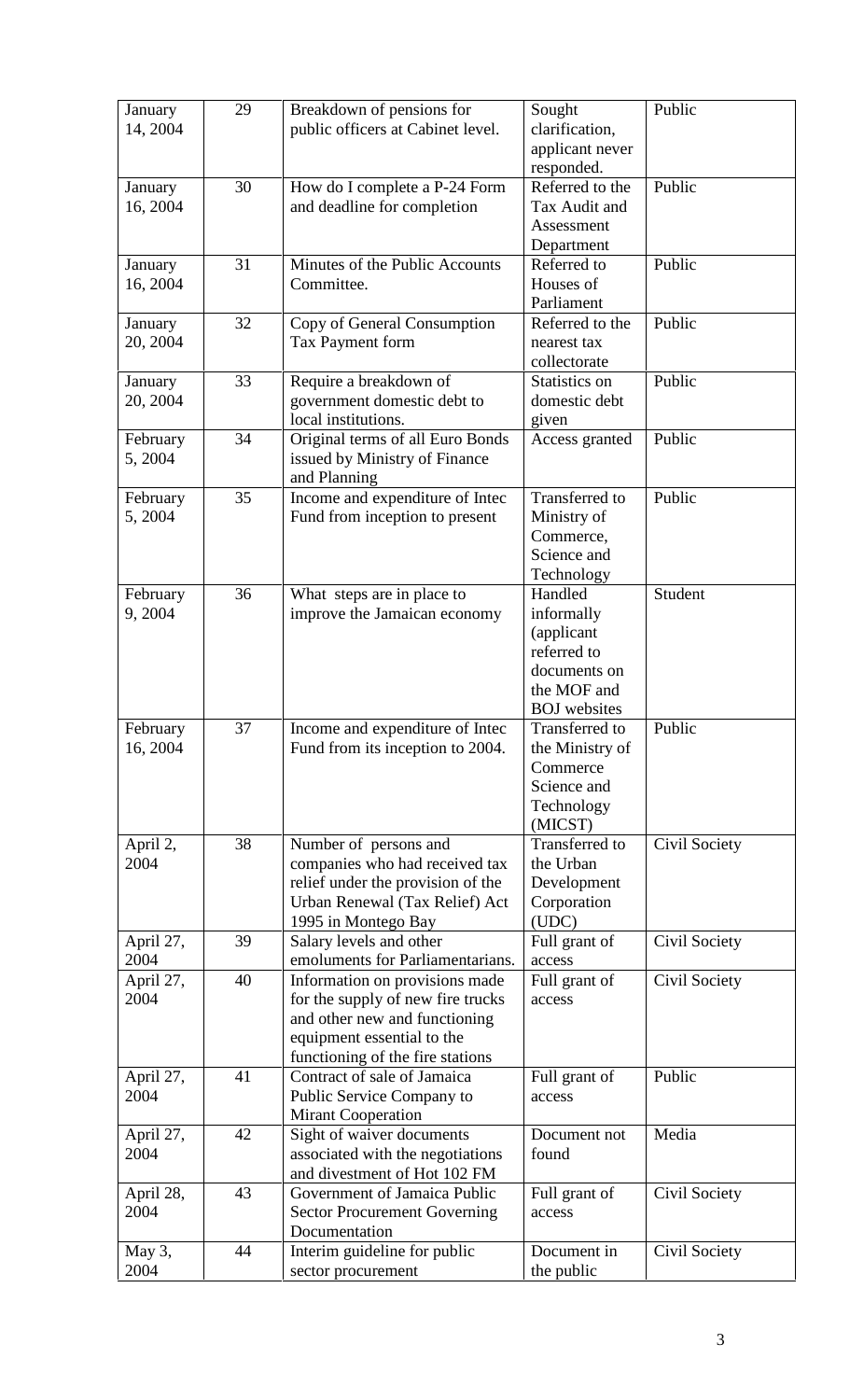|                 |    |                                                                                                                                                                                                                                                                                                                                                                                | domain                                                            |               |
|-----------------|----|--------------------------------------------------------------------------------------------------------------------------------------------------------------------------------------------------------------------------------------------------------------------------------------------------------------------------------------------------------------------------------|-------------------------------------------------------------------|---------------|
| May 3,<br>2004  | 45 | Letter of Nov. 13, 2000 from<br>Minister of Finance to Governor<br>BOJ re: "BOJ practices and<br>procedures-mentioned on page 3<br>of Audit of Expenditure by the<br>BOJ in relation to the property<br>located at 15 Bracknell Avenue<br>Kingston 8"                                                                                                                          | Transferred to<br>the Bank of<br>Jamaica                          |               |
| May 3,<br>2004  | 46 | "Correspondence between the<br>Governor BOJ and the Minister<br>of Finance concerning whether<br>contracts entered into by the<br>Bank would need to be approved<br>by National Contracts<br><b>Commission Sector Committee -</b><br>mentioned on page 3 of Audit of<br>Expenditure by the BOJ in<br>relation to the property located at<br>15 Bracknell Avenue Kingston<br>8" | Access granted<br>after Appeals<br>Tribunal<br>intervention       | Civil Society |
| May 3,<br>2004  | 47 | Correspondence between Ms.<br>Shirley Tyndale -MOFP post<br>May 1, 2003 and Price<br>Waterhouse Coopers- referred to<br>as "subsequent correspondence"<br>on page 1 of Audit of<br>Expenditure by the BOJ in in<br>relation to the property located at<br>15 Bracknell Avenue, Kingston 8                                                                                      | <b>Transferred</b> to<br>the Bank of<br>Jamaica                   | Civil Society |
| May 3,<br>2004  | 48 | Request for a copy of the<br>"Contract of sale for Jamaica<br>Public Service Company to<br>Mirant Corporation"                                                                                                                                                                                                                                                                 | Full grant of<br>access                                           | Public        |
| May 3,<br>2004  | 49 | Number of requests received<br>under the ATI Act to date and<br>how has the requests been treated                                                                                                                                                                                                                                                                              | Full grant of<br>access                                           | Civil Society |
| May 14,<br>2004 | 50 | History of applicants payment<br>deposits to his/her loan account<br>at the SLB                                                                                                                                                                                                                                                                                                | Transferred to<br><b>SLB</b>                                      | Public        |
| June 2,<br>2004 | 51 | <b>Sale Contracts from National</b><br>Commercial Bank to Finsac re:<br>Wilderness Resorts Limited and<br>Lanigan Farms Limited" and<br>Dennis Joslin Limited                                                                                                                                                                                                                  | Transferred to<br><b>FINSAC</b>                                   | Media         |
| June 2,<br>2004 | 52 | Copy of the 2002/2004 SESP<br><b>Account for St. James</b>                                                                                                                                                                                                                                                                                                                     | Transferred to<br>Office of the<br><b>Prime Minister</b><br>(OPM) | Public        |
| June 2,<br>2004 | 53 | Copy of the 2002/2004 SESP<br>Account for St. Mary 2002/2003                                                                                                                                                                                                                                                                                                                   | <b>Transferred</b> to<br>Office of the<br>Prime Minister<br>(OPM) | Public        |
| June 2,<br>2004 | 54 | Cost of stay in Jamaica for the<br>Haitian President. What part of<br>the budget did the money come<br>from?                                                                                                                                                                                                                                                                   | Applicant<br>informed that<br>no monies were<br>expended          | Public        |
| June 7,<br>2004 | 55 | How much monies were privately<br>placed by MOF for 2004?                                                                                                                                                                                                                                                                                                                      | <b>Full access</b><br>granted                                     | Media         |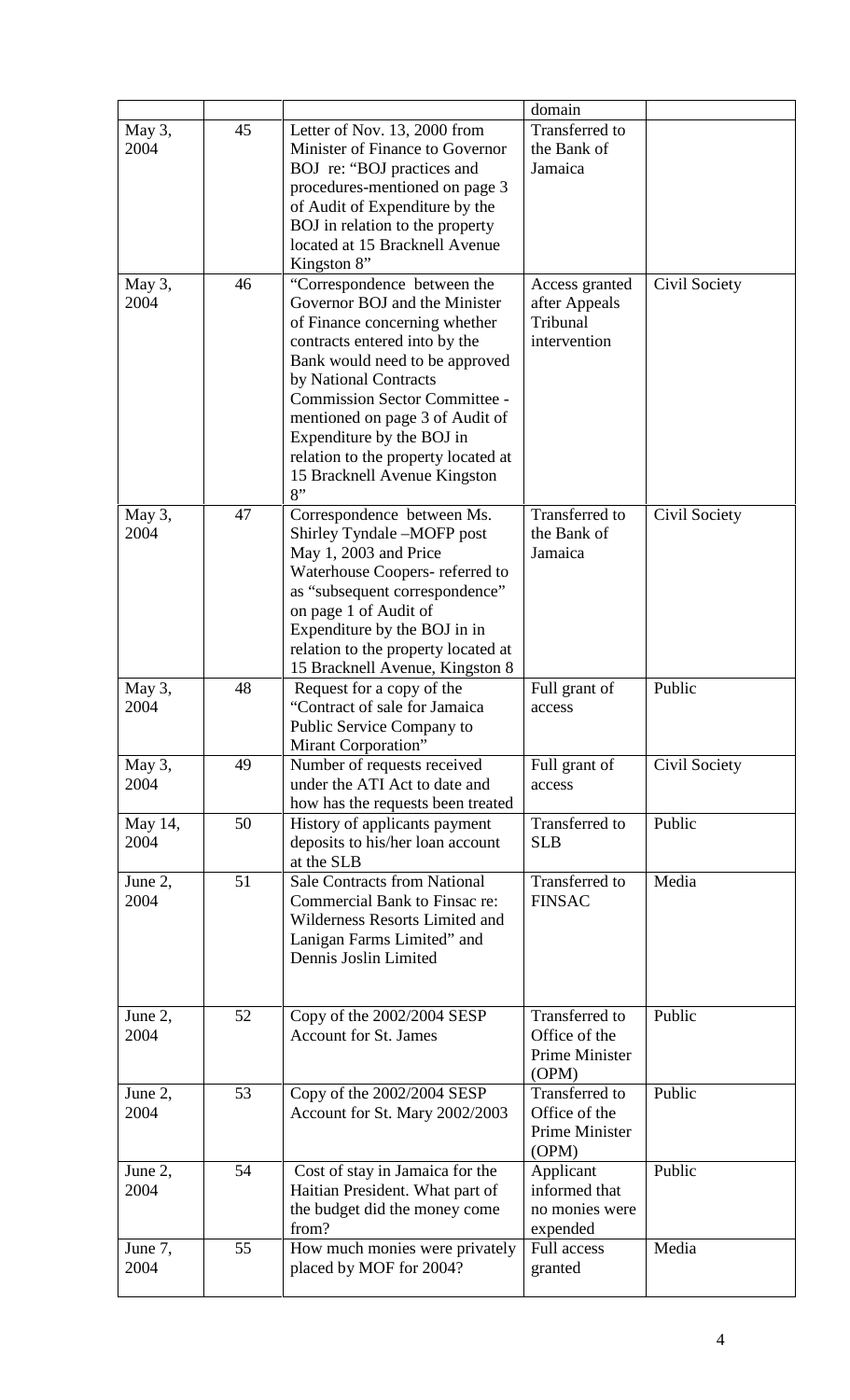|                    |    | What were the interest rates of                                      | <b>Full access</b>             |               |
|--------------------|----|----------------------------------------------------------------------|--------------------------------|---------------|
|                    |    | these placements especially in<br>relation to public offers?         | granted                        |               |
|                    |    |                                                                      | <b>Full access</b>             |               |
|                    |    | Names of firms with which the<br>monies were privately placed and    | granted Full<br>access granted |               |
|                    |    | the repayment schedule?                                              |                                |               |
| June 11,<br>2004   | 56 | Document indicating the total                                        | Partial access                 | Media         |
|                    |    | sum owed by HOT 102 for taxes<br>at the time of divestment.          | granted                        |               |
| June 30,           |    |                                                                      |                                |               |
| 2004               | 57 | Any report or other official<br>documents that states the why        | Full grant of<br>access        | Civil Society |
|                    |    | persons were denied motor                                            |                                |               |
|                    |    | vehicle registrations from the<br>Government from 2002-2004.         |                                |               |
|                    |    |                                                                      |                                | Civil Society |
|                    | 58 | Number of persons denied a<br>motor vehicle registration from        |                                |               |
|                    |    | the Government between 2002-                                         | Full grant of<br>access        |               |
|                    |    | 2004                                                                 |                                |               |
|                    |    | Any document that specifies that                                     |                                | Civil Society |
|                    | 59 | a licensee plate has to be returned                                  | Full grant of                  |               |
|                    |    | to the Revenue Department if a<br>car is not licensed for a specific | access                         |               |
|                    |    | year                                                                 |                                | Civil Society |
|                    |    | Any document that specifies that                                     |                                |               |
|                    | 60 | a person must pay for an                                             | Full grant of                  |               |
|                    |    | unregistered car if their license                                    | access                         |               |
|                    |    | plate has not been returned to the<br><b>Revenue Department</b>      |                                |               |
| July 12,<br>2004   | 61 | Amount paid to jurors in the                                         | <b>Transferred</b> to          | Civil Society |
|                    |    | Coroner's court including jurors<br>name and amount paid to them     | Ministry of<br>Justice         |               |
|                    |    | between January-December                                             |                                |               |
| <b>July 20,</b>    | 62 | 2003.<br>Total amount of monies the                                  | <b>Transferred</b> to          | Civil Society |
| 2004               |    | Government has paid to                                               | Ministry of                    |               |
|                    |    | attorneys-at law to represent<br>Jamaica Constabulary Force          | National<br>Security (MNS)     |               |
|                    |    | (JCF) and the Jamaica Defence                                        |                                |               |
|                    |    | Force (JDF) members in criminal<br>courts since January 1, 2003.     |                                |               |
|                    |    |                                                                      |                                | Civil Society |
|                    | 63 | On a case-by-case basis, amount                                      | $\zeta$ $\zeta$                |               |
|                    |    | that the Government has paid to<br>an attorney-at -law for           |                                |               |
|                    |    | representing a JCF or JDF                                            |                                |               |
|                    |    | member in a criminal court since<br>January 1, 2003.                 |                                |               |
|                    |    |                                                                      |                                |               |
| August<br>12, 2004 | 64 | Documents containing details of<br>the number of new taxpayers in    | Full grant of<br>access        | Media         |
|                    |    | each of the years 2001, 2002 and                                     |                                |               |
|                    |    | 2003 with the amounts collected<br>from them.                        |                                |               |
| August             | 65 | Copy of the tax waivers granted                                      | Full grant of                  | Media         |
| 12, 2004           |    | in connection with vehicles<br>owned or operated by Moses            | access                         |               |
|                    |    | Davis also known as "Beenie                                          |                                |               |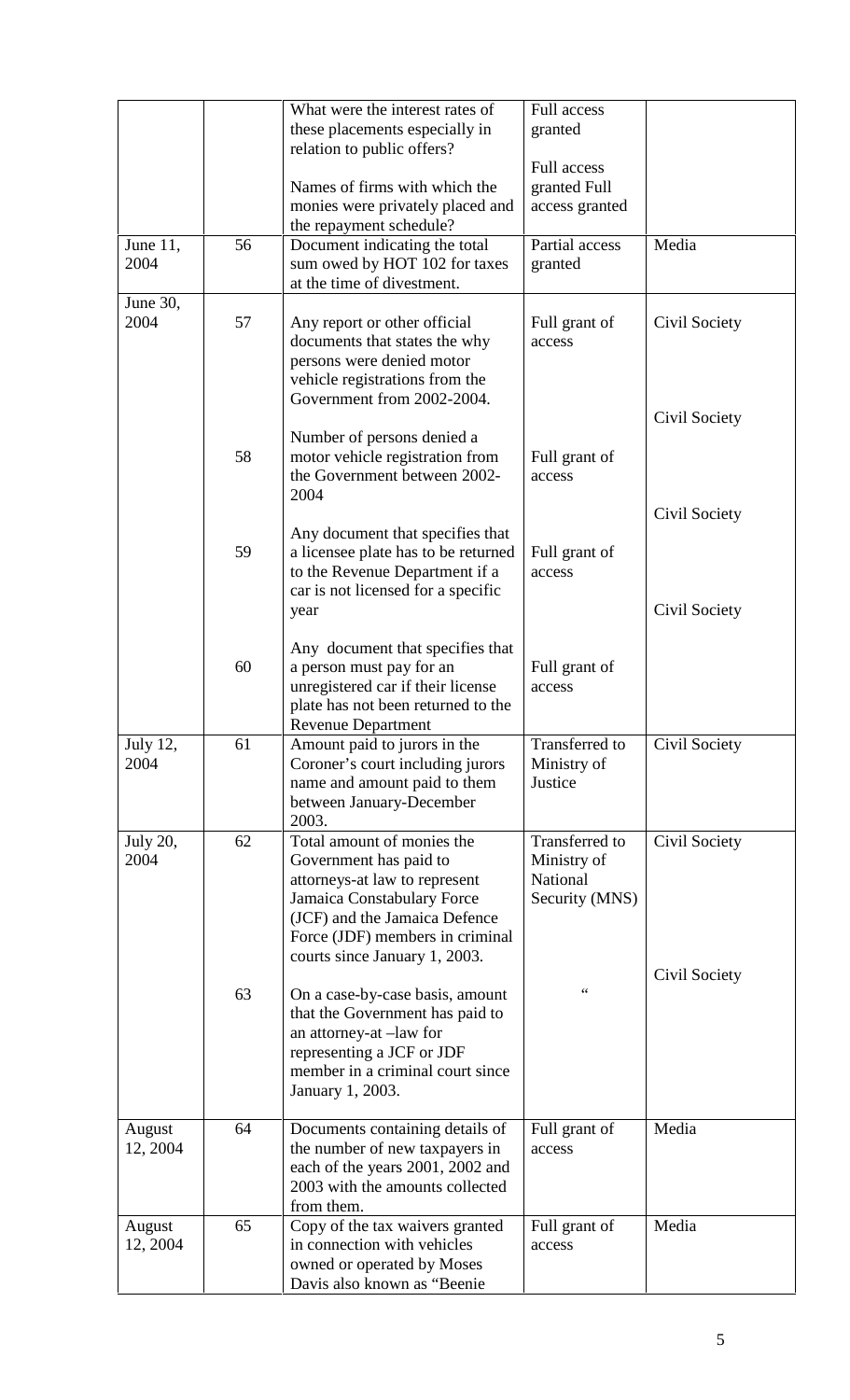|                      |    | Man" from 2000-2004 showing                                                                                                                                                |                                                                                      |                 |
|----------------------|----|----------------------------------------------------------------------------------------------------------------------------------------------------------------------------|--------------------------------------------------------------------------------------|-----------------|
|                      |    | the value of such waivers.                                                                                                                                                 |                                                                                      |                 |
| August<br>12, 2004   | 66 | Copy of the comprehensive list<br>of all Government Ministries,<br>Agencies Companies or other<br>groups which receive                                                     | Full grant of<br>access                                                              | Media           |
|                      |    | Government funding in the<br>2003/04 and 2004/05 Budgets in<br>excess of \$5 Million                                                                                       |                                                                                      |                 |
| August<br>12, 2004   | 67 | Copy of the Audited accounts for<br>Air Jamaica and its subsidiaries<br>for the year 2001-2004.                                                                            | Access denied<br>(for period)<br>request Air<br>Jamaica was a<br>private<br>company) | Media           |
| October<br>20, 2004  | 68 | Copy of the section of the<br><b>Education Act which requires</b><br>unemployed persons to register<br>as self-employed persons in order<br>to file Education Tax returns. | Full grant of<br>access                                                              | Public          |
| November<br>24, 2004 | 69 | List of suppliers who were<br>granted tax concessions to import<br>vegetables at the concessionary<br>rate of 240% duty waiver                                             | Full grant of<br>access                                                              | <b>Business</b> |
| November<br>25,2004  | 70 | Copy of documents stating the<br>requested budgets and budget<br>subventions for the Jamaica<br>Railway Corporation for the<br>period 2001 -2004                           | Documents not<br>in this Ministry                                                    | Civil Society   |
| December<br>4, 2004  | 71 | Enquiry about non-receipt of<br>pension payments                                                                                                                           | Referred to<br>Pensions<br>Branch, matter<br>resolved                                | Public          |
| December<br>7,2004   | 72 | What is the percentage<br>distribution (or actual dollar<br>figure) of the following types of<br>credit card transactions;<br>domestic, inbound and outbound.              | Referred to<br>BOJ's website                                                         | Media           |
| December<br>8,2004   | 73 | Copy the number of car loans<br>granted to contract officers for<br>the period 2002-2004 or a sample<br>of the contracts for said period.                                  | Full grant of<br>access                                                              | government      |
| December<br>20, 2004 | 74 | Copy of the general Government<br>expenditure as a percentage of<br>GDP for 1998-2002.                                                                                     | Full grant<br>access                                                                 |                 |
| December<br>20, 2004 | 75 | <b>Economic and Social Survey</b><br>Jamaica 1999-2003 and the<br><b>Employment, Earning and Hours</b><br>Worked in Large Establishments.                                  | Full grant of<br>access                                                              | Public          |
| December             | 76 | Copy of the Government's                                                                                                                                                   | Full grant of                                                                        | Public          |
| 20, 2004             |    | expenditure for 2000-2004.                                                                                                                                                 | access                                                                               | Public          |
| December<br>20, 2004 | 77 | Copy of the balance of payment<br>accounts for 2003.                                                                                                                       | Full grant of<br>access                                                              |                 |
| December<br>20, 2004 | 78 | Copy of the Highway 2000<br>accounting transactions                                                                                                                        | Transferred to<br><b>National Works</b>                                              | Public          |
|                      |    |                                                                                                                                                                            | Agency                                                                               |                 |
| December             | 79 | Documents stating the                                                                                                                                                      | Referred to the                                                                      | Public          |
| 20, 2004             |    | relationship between the                                                                                                                                                   | Development                                                                          |                 |
|                      |    | Government and Sandals                                                                                                                                                     | Bank of                                                                              |                 |
|                      |    | Whitehouse and the accounting<br>transactions thereof.                                                                                                                     | Jamaica                                                                              |                 |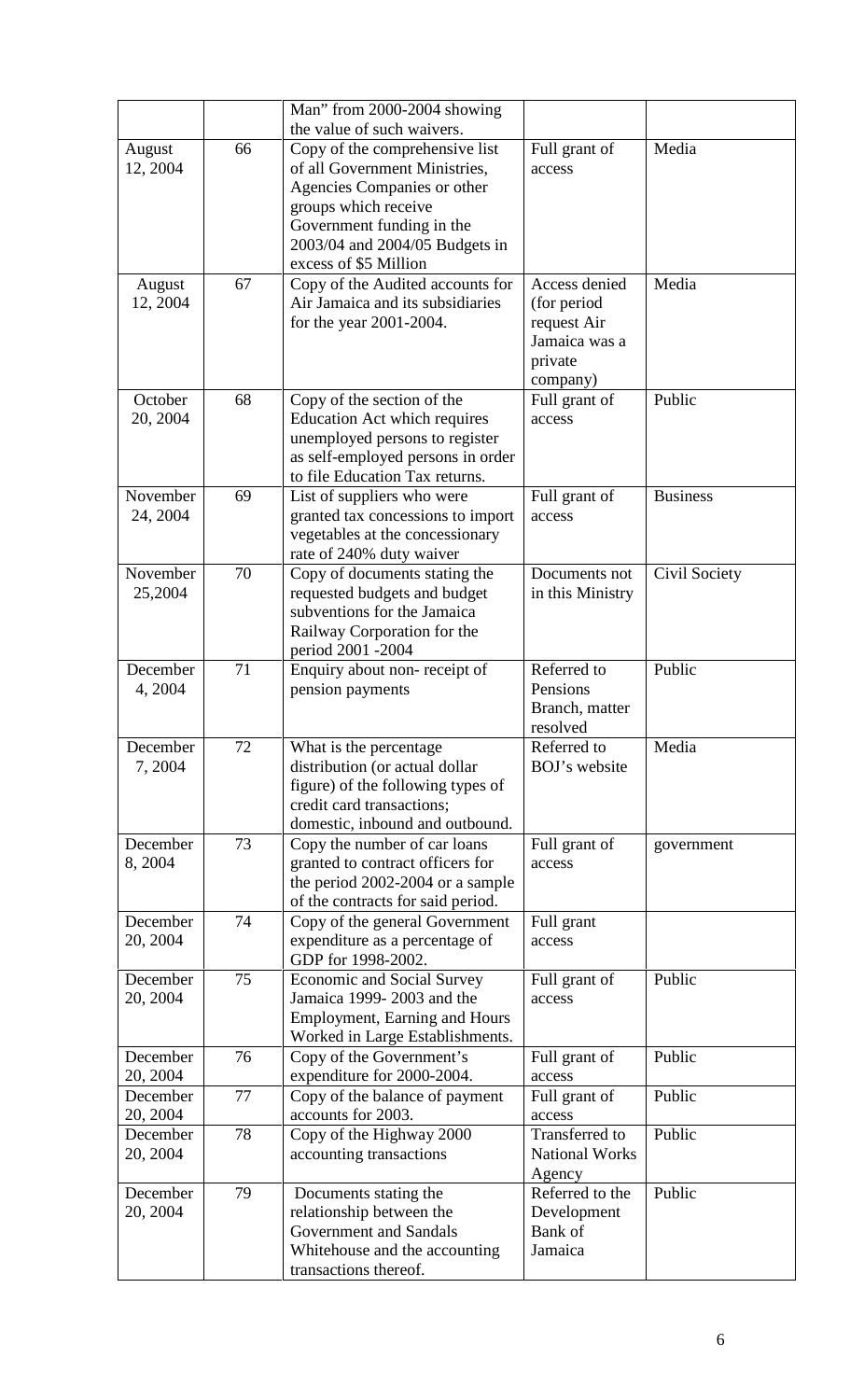| December<br>20, 2004 | 80 | Documents or representations<br>having illustrated the<br>governments revenue in 2003                                                                                                                              | Full grant of<br>access                                             | Public        |
|----------------------|----|--------------------------------------------------------------------------------------------------------------------------------------------------------------------------------------------------------------------|---------------------------------------------------------------------|---------------|
|                      |    | 2005                                                                                                                                                                                                               |                                                                     |               |
| January<br>17, 2005  | 81 | List of the firms in the<br>information technology sector<br>especially the approved vendors                                                                                                                       | Referred to the<br>National<br>Contracts<br>Commission's<br>website | Public        |
| January<br>20, 2005  | 82 | Any document/s which outline<br>the policies attached to the PAYE<br>system and which state the<br>means, principle and method by<br>which the PAYE is calculated.                                                 | Full grant of<br>access                                             | Public        |
| February<br>2, 2005  | 83 | Documents that shows the<br>relationship which exists between<br>the government and the<br>construction of Sandals<br>Whitehouse                                                                                   | No document<br>found in Public<br>Authority                         | Public        |
| February<br>10, 2005 | 84 | How much money has been paid<br>to families of those killed or<br>injured by the state in the last 10<br>years?                                                                                                    | Referred to<br>Ministry of<br>Justice                               | Civil Society |
|                      |    | How many cases are pending?                                                                                                                                                                                        |                                                                     |               |
|                      |    | What is the highest amount paid<br>out in the last 10 year and supply<br>details of case?                                                                                                                          |                                                                     |               |
|                      |    | How much has been paid to the<br>families of police officers killed<br>in the line of duty over the past<br>10 years?                                                                                              |                                                                     |               |
|                      |    | How many cases are<br>outstanding?                                                                                                                                                                                 |                                                                     |               |
|                      |    | What is the average.<br>compensation package and                                                                                                                                                                   |                                                                     |               |
|                      |    | What was the highest sum paid in<br>the last 10 years?                                                                                                                                                             |                                                                     |               |
| February<br>10, 2005 | 85 | Copy of the loan Agreement<br>between Jamaica and China to<br>build a stadium in Trelawny.<br>Information should include the<br>restrictions and or Memorandum<br>of Understanding on the loan.                    | No loan<br>agreement was<br>signed at the<br>time of request        | Academia      |
| February<br>14, 2005 | 86 | Copy of the feasibility study that<br>was conducted for the<br>construction of Highway 2000.<br>Documents should include<br>person (s) conducted the study,<br>duration of the study and<br>recommendations given. | Transferred to<br>Ministry of<br><b>Transport</b> and<br>works      | Organization  |
| February<br>18, 2005 | 87 | Any document/s available<br>stating what the government<br>taxes on computers and computer<br>equipment are? For how long                                                                                          | Full grant of<br>access                                             | Public        |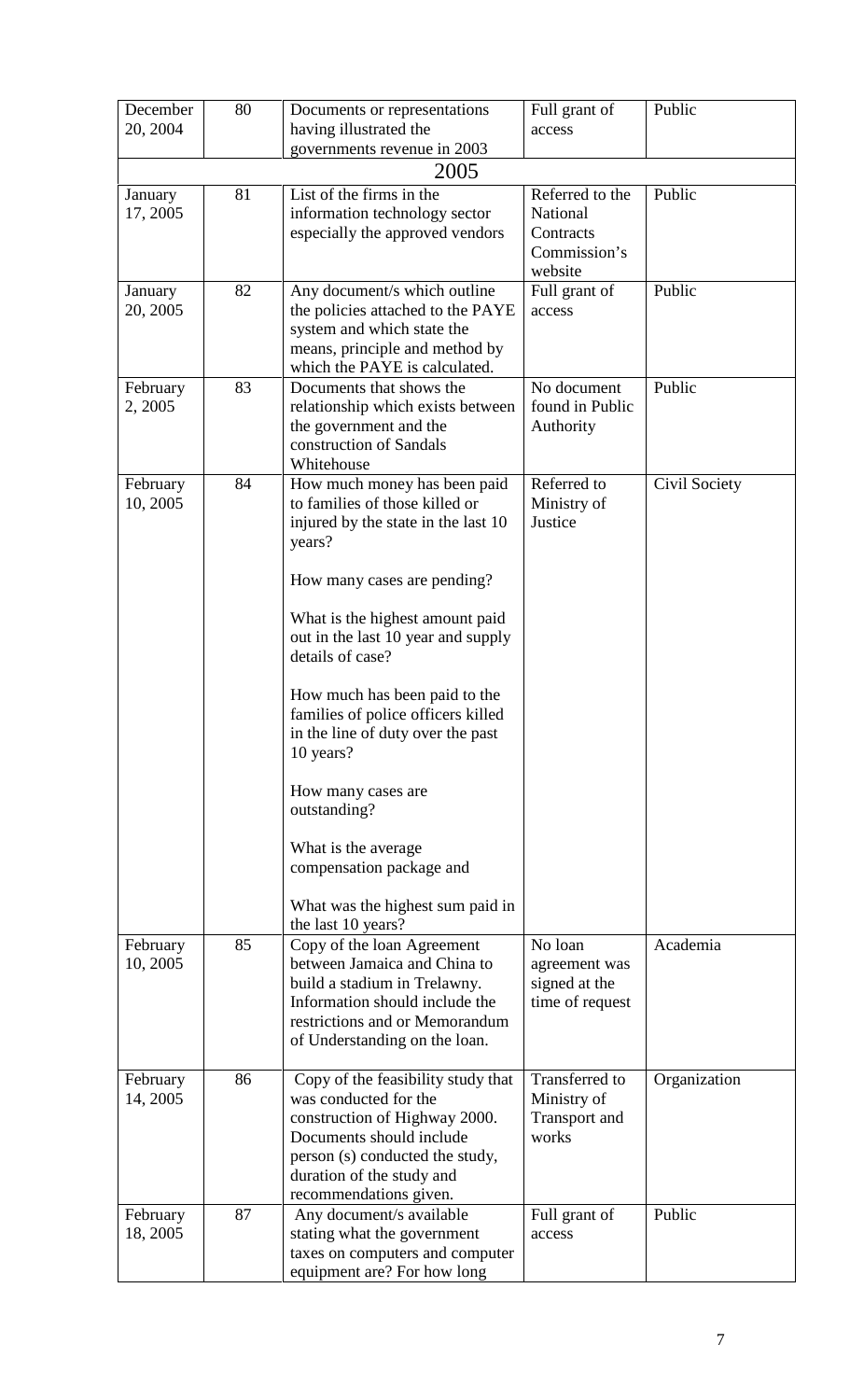|                      |     | these items had been taxed and<br>what was the situation before                                                                                                                                            |                                                                   |              |
|----------------------|-----|------------------------------------------------------------------------------------------------------------------------------------------------------------------------------------------------------------|-------------------------------------------------------------------|--------------|
| February<br>23, 2005 | 88  | taxes were imposed.<br>Background information on<br>Hon. Omar Davies, including<br>date and place of birth<br>educational history and parental<br>history.                                                 | Full grant of<br>access                                           | Academia     |
| February<br>25, 2005 | 89  | Copy of the document entitled<br>Modernization of the Public<br>Sector in Jamaica                                                                                                                          | Applicant<br>invited to use<br>Ministry's<br>library<br>resources | Public       |
| March 9,<br>2005     | 90  | Report sent to the Governor<br>General's Privy Council from<br>Ministry of Finance and Planning<br>re surcharge against an officer of<br>the Ministry of Justice                                           | <b>Full access</b><br>granted                                     | Public       |
| March 10,<br>2005    | 91  | Information on how much<br>taxpayers' monies was invested<br>in the new Sandals Resort in<br>White House, Westmoreland?                                                                                    | Transferred to<br>National<br>Investment<br>Bank of<br>Jamaica    | Organization |
| March 18,<br>2005    | 92  | All Cabinet submissions from<br>PIOJ in relation to Projects for<br>the period 1955 to present                                                                                                             | Transferred                                                       | Public       |
| March 18,<br>2005    | 93  | Policy document or statement<br>that explained under what<br>conditions a person may not pay<br>a fee for the registration of their<br>car in any year e.g. Car is off the<br>road, no insurance paid etc. | Full grant of<br>access                                           | Organization |
| March 18,<br>2005    | 94  | List of all the licence plate<br>numbers of persons who have<br>handed in their licence plates to<br>get exemption from paying car<br>registration taxes/fees for the last<br>2 years.                     | Access denied                                                     | Public       |
| March 18,<br>2005    | 95  | Correspondence sent from the<br>Minister of Finance and or the<br>Finance Ministry to the Civil<br>Aviation Authority re: Air<br>Jamaica and or Air Jamaica<br>Express in January and or March<br>2005     | Document/s<br>does not exist                                      | Organization |
| April 14,<br>2005    | 96  | Four latest audited financial<br>accounts for Air Jamaica                                                                                                                                                  | Denied, Air Jm<br>was not a<br>public body                        | Media        |
| April 20,<br>2005    | 97  | Amount of money spent by the<br>Ministers of Finance for overseas<br>travel form 2000 -2004.                                                                                                               | Full grant of<br>access                                           | Media        |
| April 21,<br>2005    | 98  | 2004-05 audited Financial report<br>of Air Jamaica.                                                                                                                                                        | Access deferred<br>- document not<br>yet tabled in<br>Parliament  | Media        |
| April 25,<br>2005    | 99  | Information on salary paid to the<br>Governor General                                                                                                                                                      | Full grant of<br>access                                           | Media        |
| April 25,<br>2005    | 100 | Copy of any document<br>containing details of the<br>environmental levy that was<br>imposed last year to address solid<br>waste                                                                            | Selected<br>documents<br>granted by the<br><b>ATI Tribunal</b>    | Organization |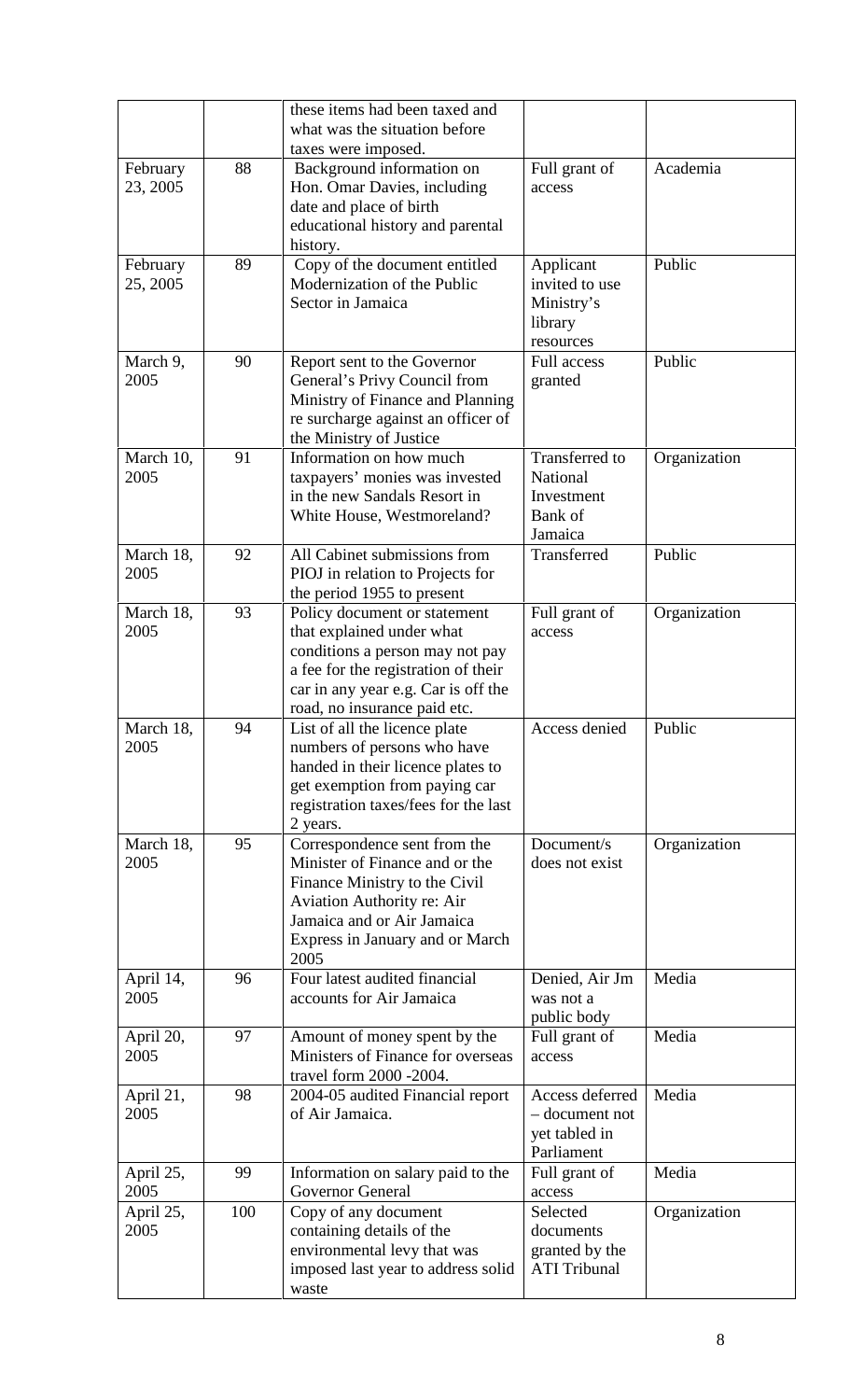| May 18,<br>2005         | 101 | Copy of the agreement between<br>Air Jamaica acquisition group<br>and the Government for sale of<br>Air Jamaica 10 years ago. Saber<br>report on air Jamaica 2004.                                                                                                                                                                                                                                                                                                                         | Access deferred                                                                                                                         | Public   |
|-------------------------|-----|--------------------------------------------------------------------------------------------------------------------------------------------------------------------------------------------------------------------------------------------------------------------------------------------------------------------------------------------------------------------------------------------------------------------------------------------------------------------------------------------|-----------------------------------------------------------------------------------------------------------------------------------------|----------|
| May 20,<br>2005         | 102 | Air Jamaica annual reports 1984-<br>1994 and 1994-2003                                                                                                                                                                                                                                                                                                                                                                                                                                     | Access denied                                                                                                                           | Public   |
| May 25,<br>2005         | 103 | What are the allowances paid to<br>the governor General                                                                                                                                                                                                                                                                                                                                                                                                                                    | Full grant of<br>access                                                                                                                 | Media    |
| June 20,<br>2005        | 104 | Information on the IMF and its<br>advantages and disadvantages                                                                                                                                                                                                                                                                                                                                                                                                                             | Applicant<br>invited to use<br>Ministry's<br>library                                                                                    | Academia |
| June 27,<br>2005        | 105 | What is the Custom duty on<br>computers                                                                                                                                                                                                                                                                                                                                                                                                                                                    | Full grant of<br>access                                                                                                                 | Public   |
| July 13,<br>2005        | 106 | Amount of money the<br>Government has spent over the<br>last five years on:<br>Sending civil servants to<br>universities in Jamaica<br>Sending civil servants to<br>٠<br>universities overseas<br>Financing study leave<br><b>Allowances</b>                                                                                                                                                                                                                                               | <b>Transferred</b> to<br>the Cabinet<br>Office                                                                                          | Media    |
|                         |     | Documents outlining:<br>The number of civil<br>servants sent to these<br>universities over the last<br>five years<br>The number benefiting<br>from study leave and<br>allowances<br>The number of civil<br>servants who remain in<br>the service on completion<br>of the courses.                                                                                                                                                                                                          |                                                                                                                                         |          |
| July 13,<br>2005        | 107 | Documents naming all the<br>companies to which the Ministry<br>has granted tax waivers over the<br>last five years and details of the<br>waivers granted to these<br>companies over the last five<br>years, the total to each company,<br>the basis for granting the waivers<br>and conditions, if any, on which<br>such waivers were granted. Also<br>all documents setting out the<br>criteria for granting tax waivers<br>and proof that these companies<br>fall within those criteria. | Request denied<br>based on<br>personal<br>privacy issues<br>in the GCT and<br>Customs Acts.<br>Applicant asked<br>to restate<br>request | Media    |
| <b>July 20,</b><br>2005 | 108 | Ministry paper or circular which<br>speaks to the hours of work for<br>junior doctors                                                                                                                                                                                                                                                                                                                                                                                                      | satisfied                                                                                                                               | Public   |
| August 3,<br>2005       | 109 | Documents reflecting the total<br>amount of money spent by the<br>Ministry on overseas travel form<br>2000-2004.                                                                                                                                                                                                                                                                                                                                                                           | Full grant of<br>access                                                                                                                 | Media    |
| August 5,<br>2005       | 110 | Savings acquired by each<br>Ministry since the signing of the<br>Memorandum of Understanding                                                                                                                                                                                                                                                                                                                                                                                               | Document(s)<br>does not exist                                                                                                           | Media    |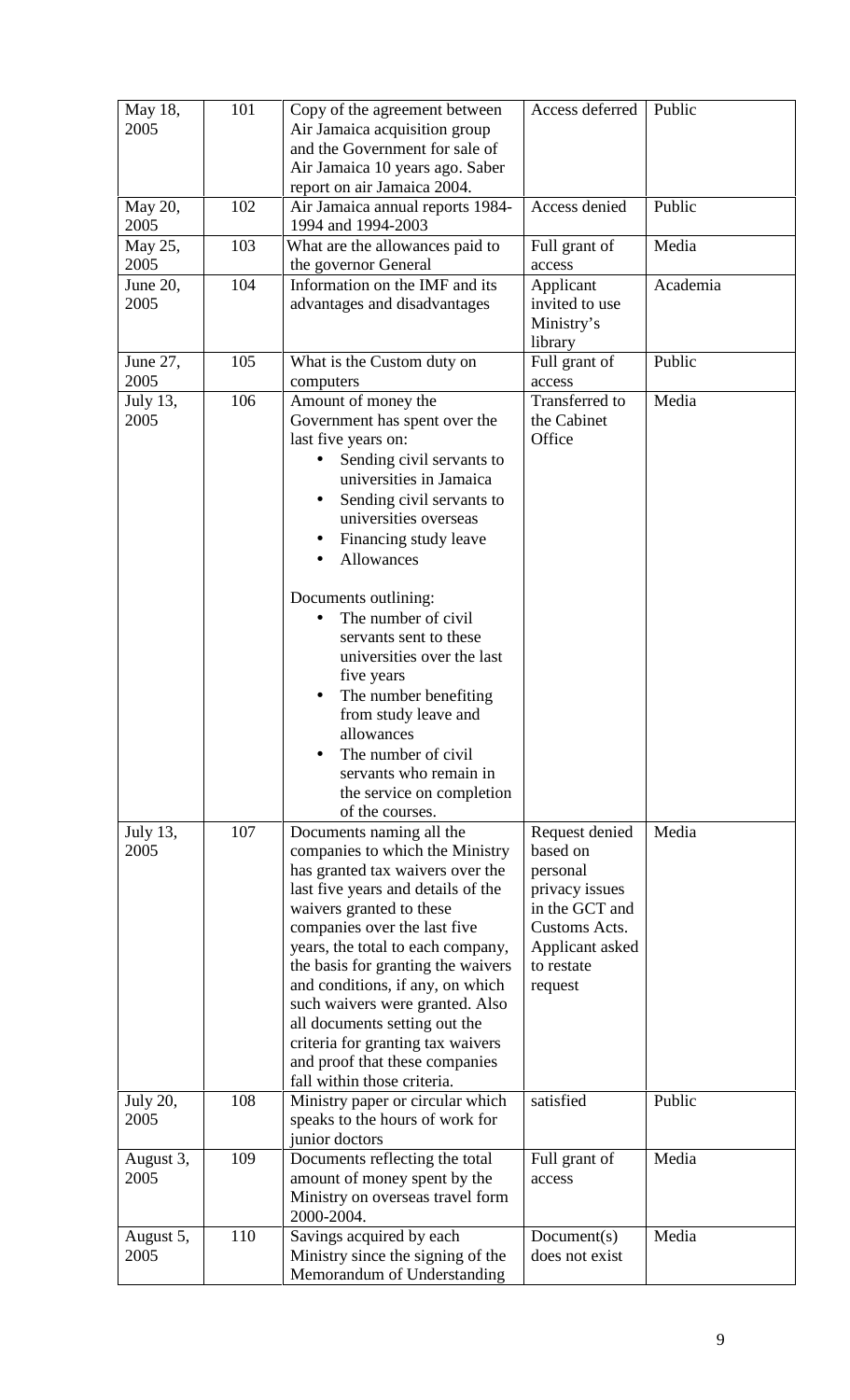|                       |     | (MOU) concerning public sector                                                                                                                                                                                                                                                                                                                                             |                                                                                                                                                                                                               |              |
|-----------------------|-----|----------------------------------------------------------------------------------------------------------------------------------------------------------------------------------------------------------------------------------------------------------------------------------------------------------------------------------------------------------------------------|---------------------------------------------------------------------------------------------------------------------------------------------------------------------------------------------------------------|--------------|
|                       |     | wages.                                                                                                                                                                                                                                                                                                                                                                     |                                                                                                                                                                                                               |              |
| August 9,<br>2005     | 111 | Documents detailing monthly<br>breakdown of external debt by<br>currency composition as well as<br>by interest rate composition<br>(fixed vs. variable) for six<br>months January to June 2005.                                                                                                                                                                            | Full grant of<br>access                                                                                                                                                                                       | Organization |
| September<br>5, 2005  | 112 | Copy of the sale agreement<br>between Barclay's and NCB in<br>1986.                                                                                                                                                                                                                                                                                                        | Document(s)<br>cannot be<br>found. NIBJ<br>was contacted<br>to determine if<br>they could<br>satisfy the<br>request.                                                                                          | Public       |
| September<br>8, 2005  | 113 | Letter certifying that after 12 $\frac{1}{2}$<br>years a persons whose post was<br>abolished is entitled to a full<br>pension.                                                                                                                                                                                                                                             | Applicant told<br>that we cannot<br>provide a letter<br>certifying<br>entitlement for<br>full pension.<br>Applicant was<br>advice to view<br>Part 5<br>Supplementary,<br>subsection 31<br>Pension Act<br>1947 | Public       |
| September<br>16, 2005 | 114 | Document that can determine the<br>current and or past salaries of<br>Judges.                                                                                                                                                                                                                                                                                              | Applicant<br>informed that<br>this Ministry is<br>not involved in<br>determining<br>salaries of<br>judges and was<br>referred to the<br>Judiciary Act                                                         | Media        |
| October 6,<br>2005    | 115 | Information on:<br>the number of hours to be<br>worked per day/per week and<br>what would be considered<br>overtime hours<br>The Government stance on<br>overtime.<br>Do Government institutions pay<br>for overtime work?<br>If yes, how is it paid/<br>compensated?<br>Are there government institutions<br>that are not entitled to overtime?<br>If yes, what are they? | $(1st$ April 1973)<br>Full grant of<br>access                                                                                                                                                                 | Public       |
| October<br>12, 2005   | 116 | Approved rates for mileage and<br>motor vehicle upkeep as well as<br>the effective dates.                                                                                                                                                                                                                                                                                  | Full grant of<br>access                                                                                                                                                                                       | Government   |
| October<br>20, 2005   | 117 | Was there any plans by the<br>Government of Jamaica and /or<br>any International agency through<br>the National Environment and<br>Planning Agency (NEPA) to<br>purify/ clean up the seventh                                                                                                                                                                               | Partial access<br>granted.<br>Request<br>transferred to<br>the Ministry of<br>Land and                                                                                                                        | Public       |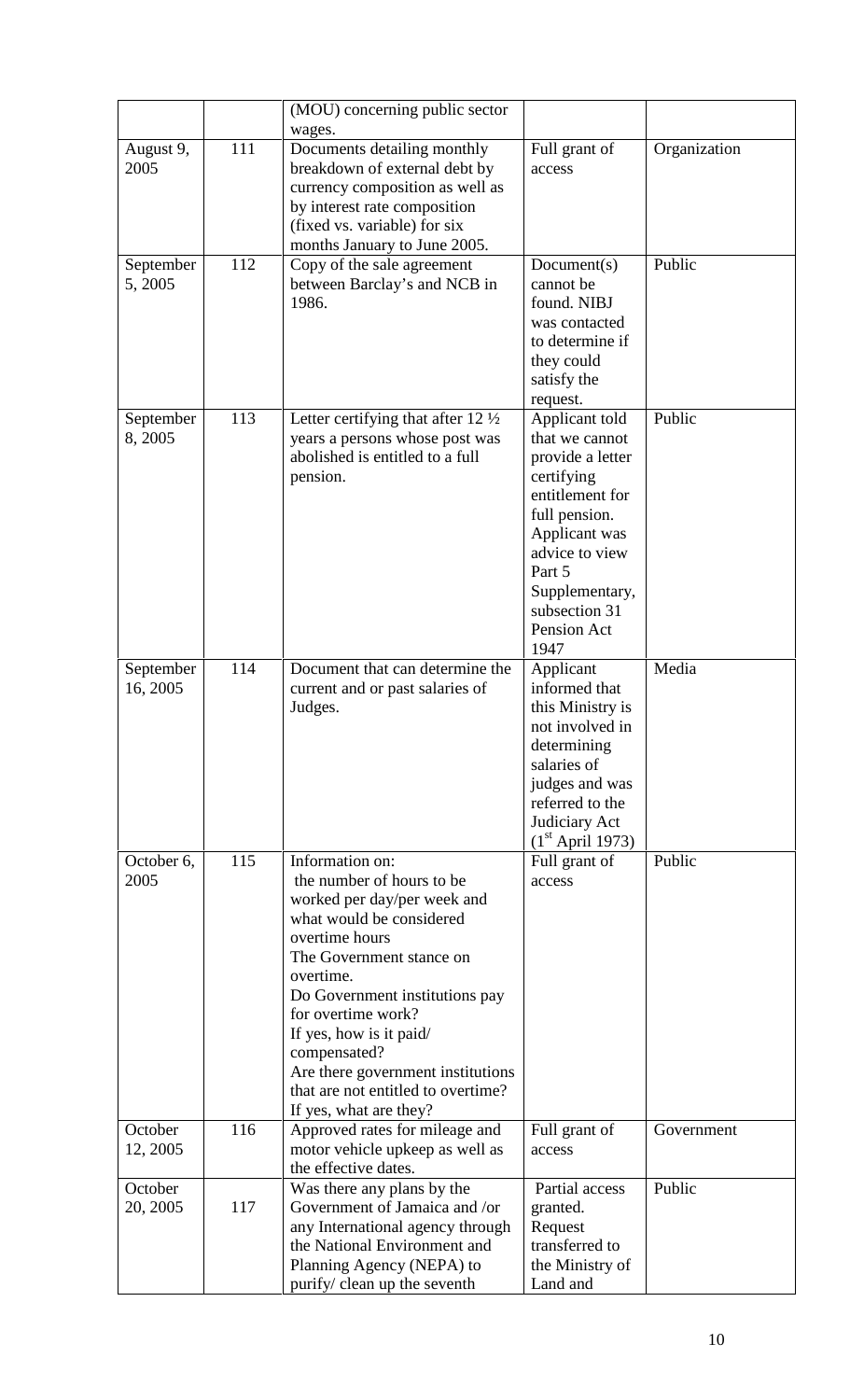|           |     | largest natural harbour within the           | Environment             |                 |
|-----------|-----|----------------------------------------------|-------------------------|-----------------|
|           |     | past five years?                             | and the                 |                 |
|           |     |                                              | <b>National Water</b>   |                 |
|           |     | What was the estimated cost and              | Commission              |                 |
|           | 118 | timeframe of the project?                    |                         |                 |
|           |     |                                              |                         |                 |
|           |     | Where were the funds sourced?                |                         |                 |
|           | 119 |                                              |                         |                 |
|           |     | Was the project completed?                   |                         |                 |
|           | 120 |                                              |                         |                 |
|           |     | To who was the contract issued?              |                         |                 |
|           | 121 |                                              |                         |                 |
|           |     | Was the project completed what               |                         |                 |
|           | 122 | were the steps taken to prevent              |                         |                 |
|           |     | subsequent pollution and                     |                         |                 |
|           |     | maintenance of an ecologically               |                         |                 |
|           |     | balanced Harbour?                            |                         |                 |
| November  | 123 | Information on Jamaica House                 | Transferred to          | Public          |
| 23, 2005  |     | and King's House this should                 | Office of the           |                 |
|           |     | include:                                     | Prime Minister          |                 |
|           |     | The actual size of each<br>٠                 |                         |                 |
|           |     | property                                     |                         |                 |
|           |     | staff complement (just a                     |                         |                 |
|           |     | number) to maintain the                      |                         |                 |
|           |     | grounds of the property                      |                         |                 |
|           |     | total amount allocated in                    |                         |                 |
|           |     | the National Budget for                      |                         |                 |
|           |     | the maintenance of these                     |                         |                 |
|           |     | properties                                   |                         |                 |
| November  | 124 | Information on contract given for            | Transferred to          | Public          |
| 23, 2005  |     | the repair of the road surface               | <b>National Works</b>   |                 |
|           |     | located at 8 Cawley Road                     | Agency                  |                 |
|           |     | Kingston 2 in the past three                 |                         |                 |
|           |     | years.                                       |                         |                 |
|           |     | To whom the contract (if any)<br>was awarded |                         |                 |
|           |     | Total funding awarded to the                 |                         |                 |
|           |     | contract                                     |                         |                 |
|           |     | If the road is a Central                     |                         |                 |
|           |     | Government or Local                          |                         |                 |
|           |     | Government road.                             |                         |                 |
| December  | 125 | Documents relating to the                    | Document(s)             | Organization    |
| 23, 2005  |     | Environmental Levy that was                  | does not exist          |                 |
|           |     | announced during or prior to                 |                         |                 |
|           |     | 2004/05                                      |                         |                 |
| January   | 126 | Copy of the origin and processes             | Full grant of           | Public          |
| 20, 2006  |     | involved in the formation of the             | access                  |                 |
|           |     | <b>Revenue Protection Division and</b>       |                         |                 |
|           |     | The Financial Investigation                  |                         |                 |
|           |     | Division                                     |                         |                 |
| February  | 127 | Copy of the History of the                   | Full grant of           | Public          |
| 17, 2006  |     | Capital Development Fund and                 | access                  |                 |
|           |     | any annual reports tabled in                 |                         |                 |
|           |     | Parliament on the Fund                       |                         |                 |
| March 21, | 128 | Copy of Ministry Paper on Air                | Full grant of           | Public          |
| 2006      |     | Jamaica                                      | access                  |                 |
| March 28, | 129 | Copy of The Financial                        | Document(s)             | <b>Business</b> |
| 2006      |     | <b>Institutions Act-The National</b>         | not found.              |                 |
|           |     | <b>Commercial Bank Jamaica</b>               | Applicant               |                 |
|           |     | Limited (Transfer to and Vesting)            | referred to             |                 |
|           |     | of Assets and Liabilities of                 | Jamaica                 |                 |
|           |     | Designated Businesses of NCB                 | <b>Printing Service</b> |                 |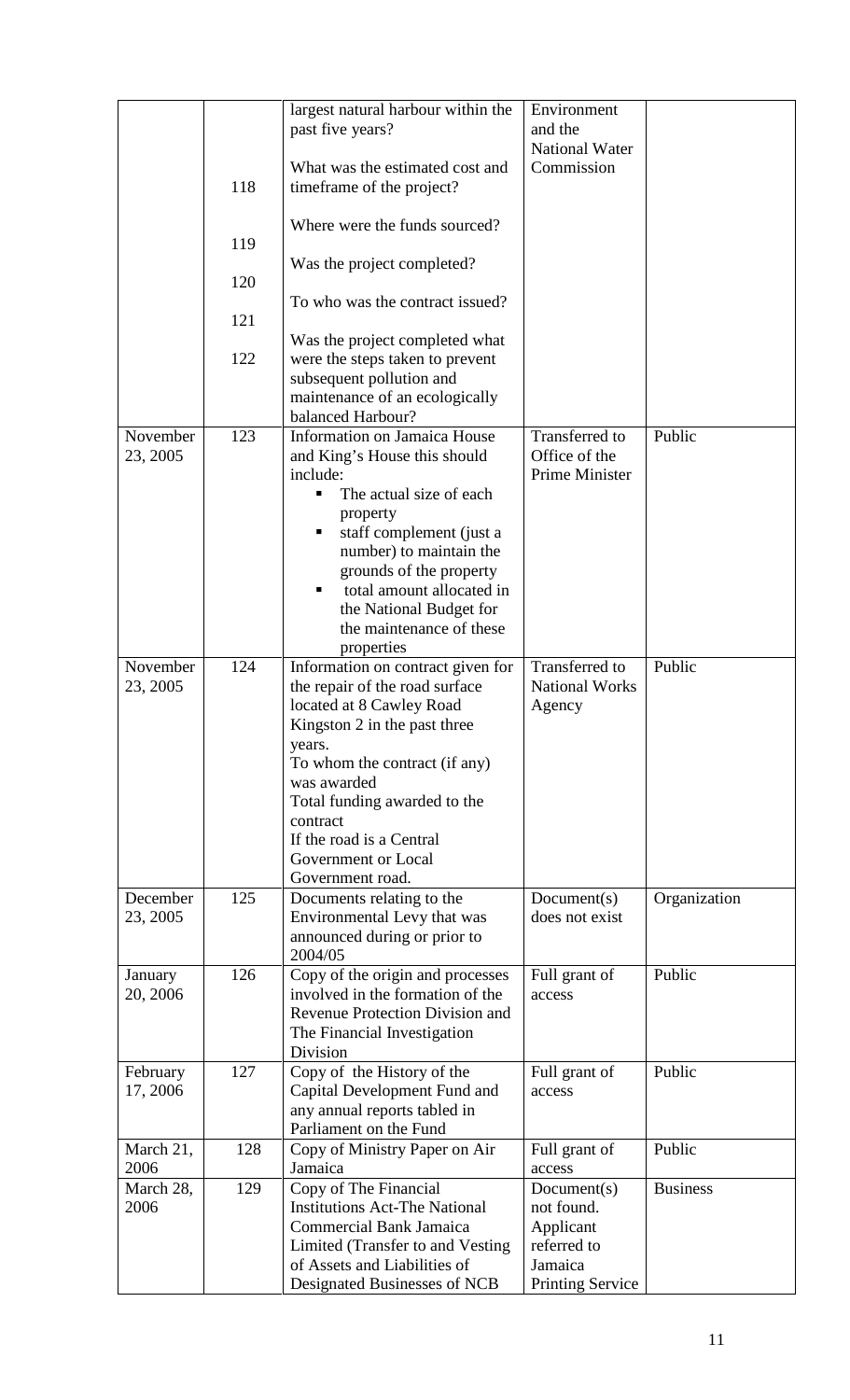| March 28,<br>2006       | 130 | <b>Trust and Merchant Bank</b><br>Limited) Vesting Order, 1999<br>How much funds have been<br>privately placed this (fiscal or<br>calendar year) versus the<br>previous year. If possible back to<br>2002                 | Full grant of<br>access                                                                                       | Media    |
|-------------------------|-----|---------------------------------------------------------------------------------------------------------------------------------------------------------------------------------------------------------------------------|---------------------------------------------------------------------------------------------------------------|----------|
|                         | 131 | What were the interest rates these<br>funds were placed at for this year<br>and if possible back to 2002)?<br>What were the existing interest<br>rates that could have been<br>obtained if funds were publicly<br>placed? |                                                                                                               |          |
|                         | 132 | Can you list the names of the<br>institutions, which the Ministry<br>sourced, funds through indicating<br>the amount that each institution<br>sourced?                                                                    |                                                                                                               |          |
| May 16,<br>2006         | 133 | Request for a copy of Jamaica<br>Cricket Stadium Project and the<br>Framework of the People's<br>Republic of China on the<br>provision of concessional loan                                                               | Full grant of<br>access                                                                                       | Public   |
| May 18,<br>2006         | 134 | Copy of the new procedures for<br><b>Official Visits Abroad</b>                                                                                                                                                           | Full grant of<br>access                                                                                       | Public   |
|                         | 135 | Foreign travel per diem<br>procedures                                                                                                                                                                                     |                                                                                                               |          |
|                         | 136 | <b>Approved Per Diem Rates</b><br>Payable for Official Visits<br>Abroad                                                                                                                                                   |                                                                                                               |          |
|                         | 137 | Application by Parliamentarian<br>for the release of foreign<br>exchange for Official Visits                                                                                                                              |                                                                                                               |          |
| May 22,<br>2006         | 138 | Copy of the minutes of meeting<br>of the Tax Policy Review<br>Committee                                                                                                                                                   | Full grant of<br>access                                                                                       | Academia |
| May 26,<br>2006         | 139 | Copy of the Report of<br>Committee of Advisors on<br><b>Government Structure</b>                                                                                                                                          | Full grant of<br>access                                                                                       | Public   |
| June 26,<br>2006        | 140 | Copy of the IMF Agreement of<br>1985.                                                                                                                                                                                     | Not found                                                                                                     | Public   |
| July 01                 | 141 | <b>Information on Divorce</b><br>Proceedings                                                                                                                                                                              | Transferred to<br>Ministry of<br>Justice                                                                      | Public   |
| <b>July 10,</b><br>2006 | 142 | How many consultants are used<br>by Government each year and at<br>what cost?                                                                                                                                             | Applicant<br>advised that<br>there are<br><b>Ministry Papers</b><br>at Gordon<br>house to satisfy<br>request. | Media    |
|                         | 143 | How many independent public<br>relation agencies are used by the<br>individual ministries each year<br>and at what cost?                                                                                                  | Informed that<br><b>MOFPS</b> does<br>not use any<br>Independent<br>public relations<br>Agencies and          |          |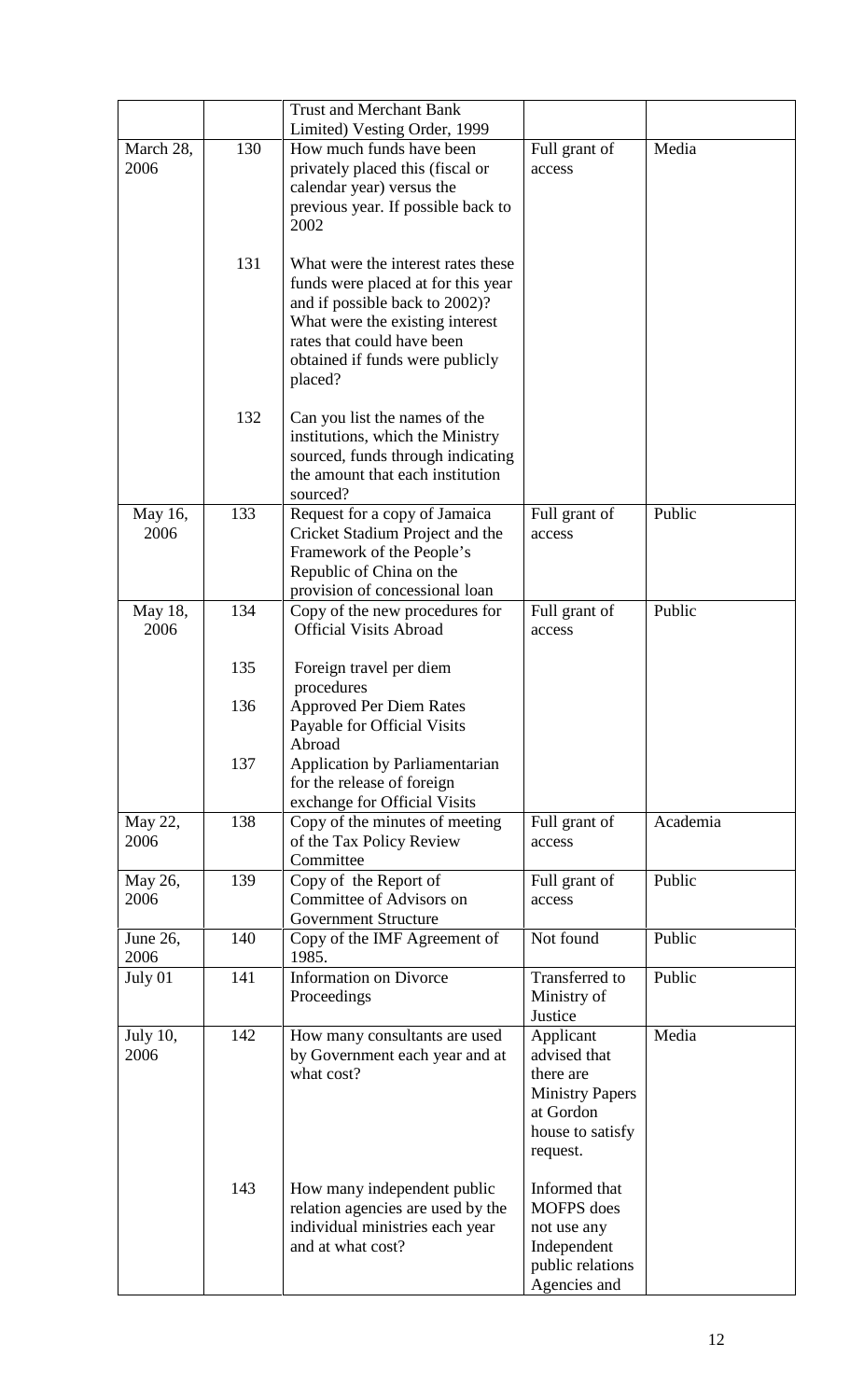|                         |     |                                                                                                                                                                                                                                                | that contact<br>should be made<br>with individual<br>Ministries to<br>ascertain the<br>number of<br>independent<br>agencies that<br>are used. |                 |
|-------------------------|-----|------------------------------------------------------------------------------------------------------------------------------------------------------------------------------------------------------------------------------------------------|-----------------------------------------------------------------------------------------------------------------------------------------------|-----------------|
| July 14,<br>2006        | 144 | Copy of the Pension<br><b>Superannuation Funds</b>                                                                                                                                                                                             | Full grant of<br>access                                                                                                                       | Public          |
|                         | 145 | Retirement Scheme 2004.<br>Criteria used to determine                                                                                                                                                                                          |                                                                                                                                               | Academia        |
| <b>July 26,</b><br>2006 |     | eligibility for a grant from the<br>Student's loan Bureau.                                                                                                                                                                                     | Full grant of<br>access                                                                                                                       |                 |
| August 9,<br>2006       | 146 | Copy of Applicable legislation<br>for Factory Operation. All<br>regulatory documentation<br>(regulations, laws and/or<br>policies) that is applicable to a<br>food manufacturing and<br>distribution entity.                                   | Transferred to<br>the Ministry of<br>Commerce<br>Science and<br>Technology                                                                    | <b>Business</b> |
| August 9,<br>2006       | 147 | All regulations, law and/or<br>policies applicable to a food<br>manufacturing and distribution<br>entity                                                                                                                                       | Transferred to<br>the Ministry of<br>Commerce<br>Science and<br>Technology                                                                    | <b>Business</b> |
| December<br>19, 2006    | 148 | Copies of contract for provision<br>of service that the Ministry has<br>with 10 consultants and advisors.<br>These documents should identify<br>the consultants/advisors by name,<br>their job descriptions and total<br>compensation package. | Full grant of<br>access                                                                                                                       | Media           |
| January<br>18, 2007     | 149 | Documents relating to and<br>containing information on<br>vehicles owned and operated by<br>the Ministry, including vehicles<br>assigned to staff.                                                                                             | Full grant of<br>access                                                                                                                       | Media           |
| February<br>27, 2007    | 150 | Copy of the Government Audit<br>Committee policy                                                                                                                                                                                               | Full grant of<br>access                                                                                                                       | Public          |
| March 7,<br>2007        | 151 | Information relating to the<br>relationship between IMF and<br>Jamaica.                                                                                                                                                                        | Full grant of<br>access                                                                                                                       | Public          |
| March 8,<br>2007        | 152 | The Salary Heads of Agreement<br>2006-2007 for the Jamaica<br>Constabulary Force and<br>Salary Heads of Agreement<br>2006-2007 for the Jamaica<br><b>Special Constabulary Force</b>                                                            | Access denied                                                                                                                                 | Public          |
| March 13,<br>2007       | 153 | Amount of capital Jamaica earns<br>per year from land transactions,<br>and what percentage of the GDP.                                                                                                                                         | Transferred to<br><b>Taxpayer Audit</b><br>and Assessment<br>Department                                                                       | Public          |
| March 26,<br>2007       | 154 | Request for a copy of<br>Government of Jamaica and JCA<br>and the JCA and KCC (Sabina<br>Park Holdings) agreements                                                                                                                             | Full grant of<br>access                                                                                                                       | Civil society   |
| April 2,<br>2007        | 155 | Copy of the proposal for the<br>establishing a Credit Bureau in<br>Jamaica by the Jamaica Bankers<br>Association                                                                                                                               | Access denied                                                                                                                                 | Public          |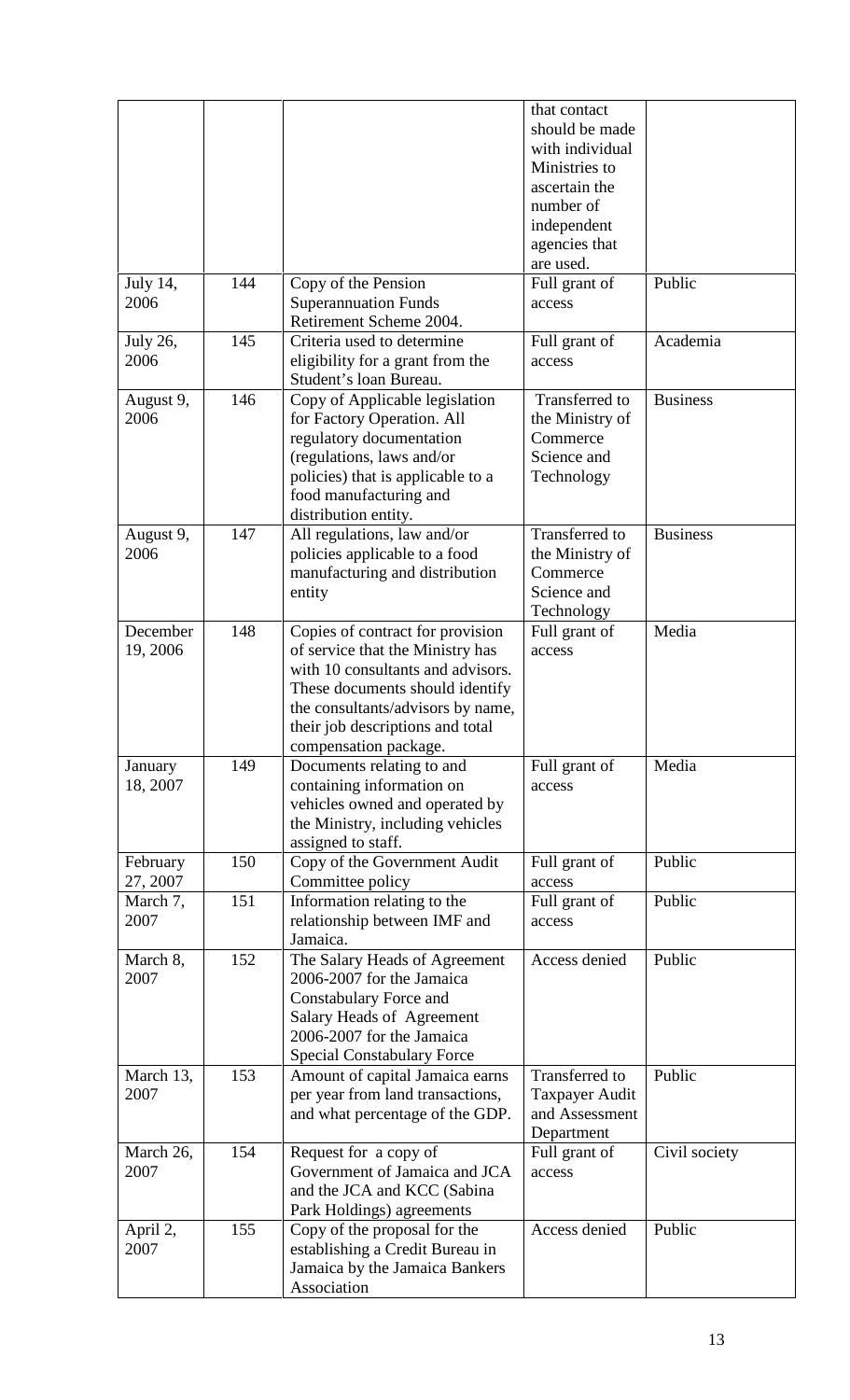| April 25,<br>2007    | 156 | Information on the subvention<br>from Government to the Cadet<br>Force.                                                                                                                                                                                                                     | <b>Transferred</b> to<br>the Ministry of<br>National<br>Security                                                   | Public          |
|----------------------|-----|---------------------------------------------------------------------------------------------------------------------------------------------------------------------------------------------------------------------------------------------------------------------------------------------|--------------------------------------------------------------------------------------------------------------------|-----------------|
| May 14,<br>2007      | 157 | Copy of the duty negotiations<br>dated September 7 & November<br>28, 2005 and December 6, 2005.                                                                                                                                                                                             | Full grant of<br>access                                                                                            | Public          |
| July 11,<br>2007     | 158 | Copy of a document detailing the<br>terms of consideration re the<br>credit contract to purchase one<br>hundred and thirty Mercedes<br><b>Benz</b> buses                                                                                                                                    | Full grant of<br>access                                                                                            | Public          |
| July 24,<br>2007     | 159 | All receipt, fee notes, cheques<br>invoices, etc. related to legal<br>services of whatever kind<br>rendered to the National<br><b>Investment Bank of Jamaica for</b><br>the period January 1, 2002-April<br>30, 2007.                                                                       | Documents<br>requested are<br>not within the<br>purview of the<br>Ministry of<br>Finance and the<br>Public Service | Public          |
| September<br>5, 2007 | 160 | Documents identifying all the<br>present creditors with the<br>Ministry, detailed description of<br>the goods and/or services that<br>each creditor was contracted to<br>provide and the amount of money<br>that the Ministry paid out to each<br>creditor over the 2007 financial<br>year. | Full grant of<br>access                                                                                            | Media           |
| October<br>18, 2007  | 161 | Copy of the Ministerial Order<br>that gave approval by the<br>Government for the sale of<br>FINSAC assets to Dennis Joslin<br>of Jamaica Redevelopment<br>Limited                                                                                                                           | Document(s)<br>does not exist                                                                                      | Public          |
| October<br>30, 2007  | 162 | Information on the salaries of<br>Parliamentarians                                                                                                                                                                                                                                          | Full grant of<br>access                                                                                            | Public          |
| November<br>7,2007   | 163 | Information to ascertain from<br>Jamaica Customs if a waiver was<br>granted for bulbs under the<br>Cuban Lightbulb programme<br>from January 2006 to August<br>2007.                                                                                                                        | Transferred to<br>Jamaica<br>Customs                                                                               | Media           |
| November<br>22, 2007 | 164 | Information on Tax Incentives to<br>the developers of Gran Bahia<br>Principle Hotel                                                                                                                                                                                                         | Transferred to<br>the Ministry of<br>Tourism                                                                       | Public          |
| November<br>29, 2007 | 165 | Copy of the Gordon Wells<br>Report on the Prison Services in<br>Jamaica                                                                                                                                                                                                                     | Transferred to<br>the Ministry of<br>National<br>Security                                                          | Public          |
| December<br>28, 2007 | 166 | Documents containing<br>information on the motor<br>vehicles that were assigned to<br>former Minister Dr. Omar Davies<br>and former Minister Fitz Jackson<br>as well as Minister, Mr. Audley<br><b>Shaw and Ministers Without</b><br>Portfolio, Don Wheby and<br><b>Dwight Nelson</b>       | Full grant of<br>access                                                                                            | Media           |
| January 9,<br>2008   | 167 | Information on whether tax<br>waivers, exemption orders, tax<br>remissions of transfers taxes<br>approved on a US\$130,000M                                                                                                                                                                 | Full grant of<br>access                                                                                            | <b>Business</b> |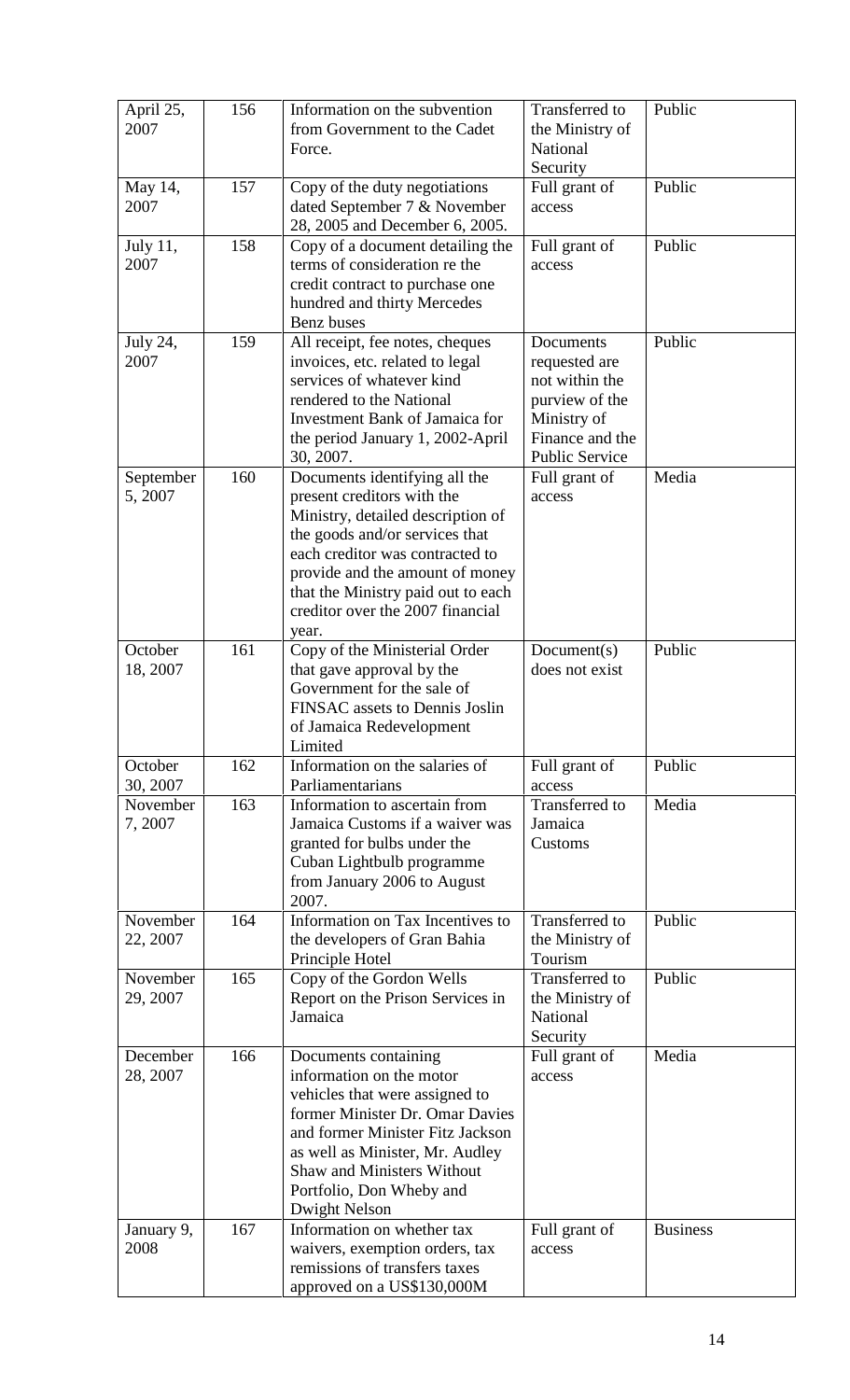|                 |     | loan from Royal Merchant Bank             |                    |                 |
|-----------------|-----|-------------------------------------------|--------------------|-----------------|
|                 |     | of T&T in 2003-4 for a Trans              |                    |                 |
|                 |     | Jamaica Highway loan                      |                    |                 |
| January         | 168 | Information on whether tax                | Full grant of      | <b>Business</b> |
| 10, 2008        |     | waiver, exemption orders, tax             | access             |                 |
|                 |     | remissions of transfer taxes              |                    |                 |
|                 |     | approved on a US\$80M loan                |                    |                 |
|                 |     | from Royal Merchant Bank of               |                    |                 |
|                 |     | T&T in April 2001                         |                    |                 |
|                 |     |                                           |                    |                 |
| January         | 169 | Copy of the Revised                       | Full grant of      | Media           |
| 23, 2008        |     | Comprehensive Motor Vehicle               | access             |                 |
|                 |     | Policy for the Public Sector.             |                    |                 |
| February        | 170 | Copy of the Government                    | Full grant of      | Media           |
| 1,2008          |     | Comprehensive Motor Vehicle               | access             |                 |
|                 |     | Policy and document that details          |                    |                 |
|                 |     | the different level of consultants        |                    |                 |
|                 |     | and their respective remuneration         |                    |                 |
|                 |     | packages                                  |                    |                 |
| February        | 171 | Documents relating to                     | Full grant of      | Media           |
| 4,2008          |     | consultants advisors and special          | access             |                 |
|                 |     | advisors employed to the                  |                    |                 |
|                 |     |                                           |                    |                 |
|                 |     | Ministry. Documents should                |                    |                 |
|                 |     | stipulate name, nature and terms          |                    |                 |
|                 |     | of employment, salary and also            |                    |                 |
|                 |     | the need for these consultants,           |                    |                 |
|                 |     | advisors and special advisors.            |                    |                 |
| May 8,          | 172 | Civil Service Establishment Act           | Full grant of      | Media           |
| 2008            |     | and the Jamaica Estimates of              | access             |                 |
|                 |     | Expenditure                               |                    |                 |
| May 14,         | 173 | <b>Focal Point Job Evaluation</b>         | Applicant          | Public          |
| 2008            |     | <b>Exercise Draft document which</b>      | instructed to      |                 |
|                 |     | was completed April 2008 for the          | request an         |                 |
|                 |     | Civil Aviation Authority Jamaica          | internal review    |                 |
|                 |     |                                           | of his initial     |                 |
|                 |     |                                           |                    |                 |
|                 |     |                                           | request to         |                 |
|                 |     |                                           | CAAJ               |                 |
| June 17,        | 174 | The number of public sector               | Applicant          | Media           |
| 2008            |     | employees whose services have             | informed that      |                 |
|                 |     | been terminated in the various            | the Ministry       |                 |
|                 |     | ministries and agencies because           | does not           |                 |
|                 |     | of questionable qualifications.           | monitor or         |                 |
|                 |     | The number of those who                   | collate statistics |                 |
|                 |     | resigned as a result of questions         | on the number      |                 |
|                 |     | surrounding their qualifications.         | of public sector   |                 |
|                 |     |                                           | workers whose      |                 |
|                 |     |                                           | services have      |                 |
|                 |     |                                           | been terminated    |                 |
|                 |     |                                           | in ministries      |                 |
|                 |     |                                           | and agencies of    |                 |
|                 |     |                                           | Government         |                 |
|                 |     |                                           |                    |                 |
| <b>July 16,</b> | 175 | Site Visit Report 2007/2008 -             | Full grant of      | Government      |
| 2008            |     | Ministry of Labour and Social             | access             |                 |
|                 |     | Security, Internal Audit Unit             |                    |                 |
| <b>July 18,</b> | 176 | List of Assets comprising Exhibit         | Access denied.     | Civil society   |
| 2008            |     | 'A' to the Agreement for sale and         | The requested      |                 |
|                 |     | purchase of Assets dated 30 <sup>th</sup> | document is        |                 |
|                 |     | January 2002, between Finsac              | exempt from        |                 |
|                 |     | Limited and Financial                     | disclosure         |                 |
|                 |     | <b>Institutions Limited and Workers</b>   | pursuant to        |                 |
|                 |     | Savings and Loan Bank and                 | sections 17 (b)    |                 |
|                 |     | RefinTrust Limited and Jamaica            | (ii)               |                 |
|                 |     |                                           |                    |                 |
|                 |     | Redevelopment Foundation and              |                    |                 |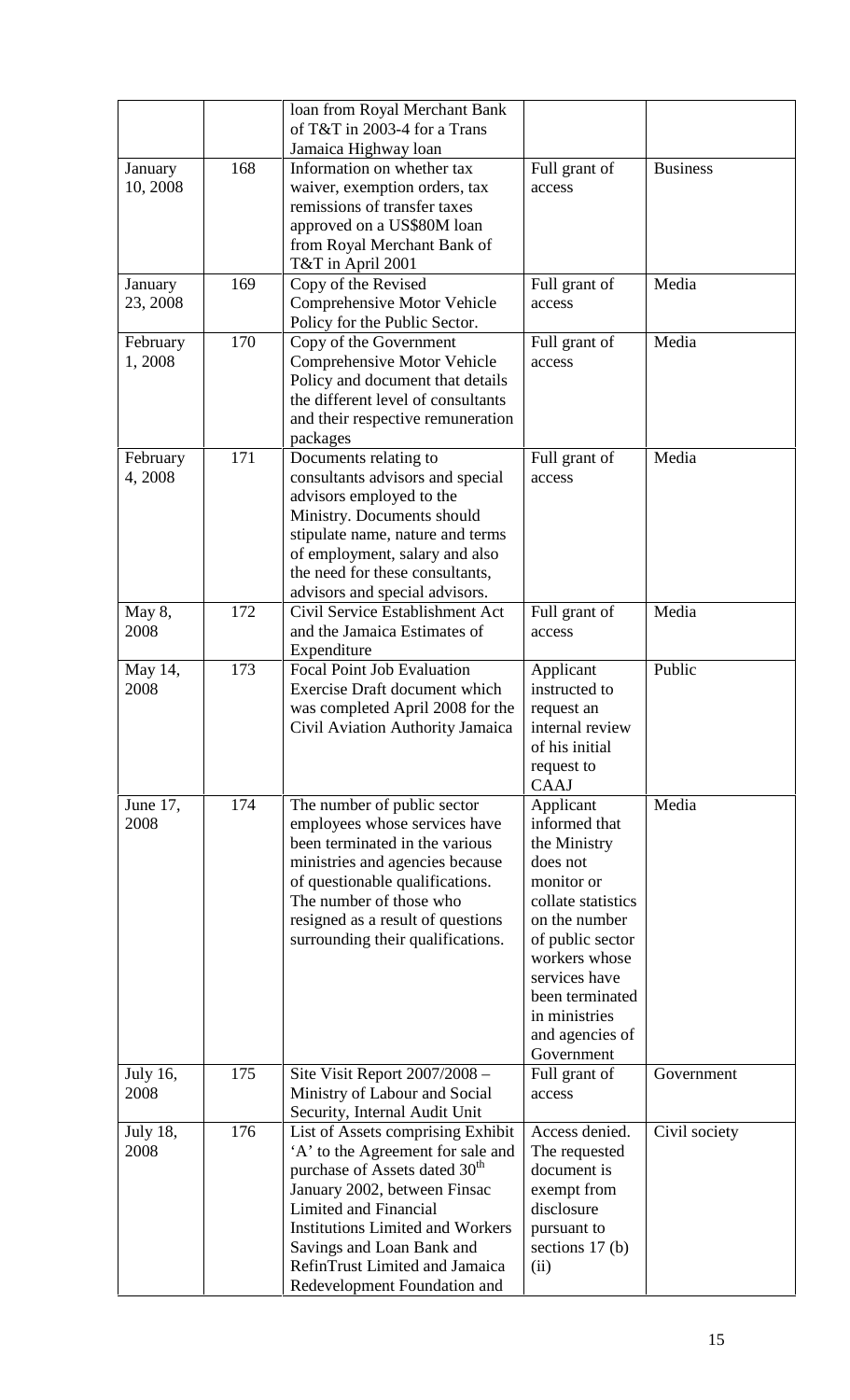|                       |     | Dennis Joslin Jamaica, Inc.                                                                                                                                                                                                                                                                                                                                                                                 |                                                                                                              |                 |
|-----------------------|-----|-------------------------------------------------------------------------------------------------------------------------------------------------------------------------------------------------------------------------------------------------------------------------------------------------------------------------------------------------------------------------------------------------------------|--------------------------------------------------------------------------------------------------------------|-----------------|
| August 4,<br>2008     | 177 | The last certificate of payment<br>for work done by R.A. Murray<br>Bridge programme being funded<br>by Export Development Canada                                                                                                                                                                                                                                                                            | Full grant of<br>access                                                                                      | Public          |
|                       |     | through the Bank of Nova Scotia                                                                                                                                                                                                                                                                                                                                                                             |                                                                                                              |                 |
| September<br>16, 2008 | 178 | $(JA)$ Ltd.<br>Background information on the<br>thinking behind the imposition of<br>the Environmental Levy Tax                                                                                                                                                                                                                                                                                             | Full grant of<br>access                                                                                      | Public          |
| October<br>28, 2008   | 179 | Any documents or Order of<br>Exemption under the S.14 of the<br>Money Lending Act granted to<br>the Jamaica Redevelopment<br>Foundation prior to 2004.                                                                                                                                                                                                                                                      | Applicant<br>advised that<br>documents<br>requested are<br>available in the<br>public's<br>domain.           | <b>Business</b> |
| October<br>28, 2008   | 180 | The Government's Investment<br>policy                                                                                                                                                                                                                                                                                                                                                                       | Full grant of<br>access                                                                                      | <b>Business</b> |
| October<br>28, 2008   | 181 | JCF Job Description from the<br>rank of Constable to Inspector                                                                                                                                                                                                                                                                                                                                              | Transferred to<br>the Cabinet<br>Office                                                                      | Public          |
| December<br>2, 2008   | 182 | Documents relevant to fees<br>owned to the Internal Revenue<br>Service by Air Jamaica CO. Ltd.                                                                                                                                                                                                                                                                                                              | Full grant of<br>access                                                                                      | Academia        |
| December<br>30, 2008  | 183 | Information regarding<br>reimbursement of tuition fees                                                                                                                                                                                                                                                                                                                                                      | Applicant duly<br>advised                                                                                    | Government      |
| January<br>07, 2009   | 184 | Status on Petrocaribe agreement                                                                                                                                                                                                                                                                                                                                                                             | Full grant of<br>access                                                                                      |                 |
| January<br>9,2009     | 185 | Documents detailing all tax<br>relief, concession and waivers<br>given by Government to<br>companies, individual and groups<br>since January 2002                                                                                                                                                                                                                                                           | Applicant<br>advised to re-<br>examine the<br>request with a<br>view of<br>developing a<br>priority list.    | Media           |
| January<br>14, 2009   | 186 | Information on private placement<br>for 2007 and 2008                                                                                                                                                                                                                                                                                                                                                       | Applicant<br>advised that the<br>Ministry made<br>no private<br>placement for<br>the fiscal years<br>2007/08 | Media           |
| January<br>16, 2009   | 187 | Tax policy on electronic sales                                                                                                                                                                                                                                                                                                                                                                              | Full grant of<br>access                                                                                      | Public          |
| January<br>27, 2009   | 188 | Documents detailing the global<br>financial crisis and the stimulus<br>package announced by the<br>Government of Jamaica                                                                                                                                                                                                                                                                                    | Full grant of<br>access                                                                                      | Organization    |
| February<br>02, 2009  | 189 | Documents containing<br>information on how many<br>Members of Parliament (MP),<br>Cabinet and State ministers have<br>utilized the motor vehicle<br>concession available to them<br>since January 2007?<br>Please provide the names of the<br>MPs, Cabinet and State ministers<br>who have utilized the facility and<br>also provide the make, model and<br>year of the motor vehicle that<br>was purchased | Full grant of<br>access                                                                                      | Media           |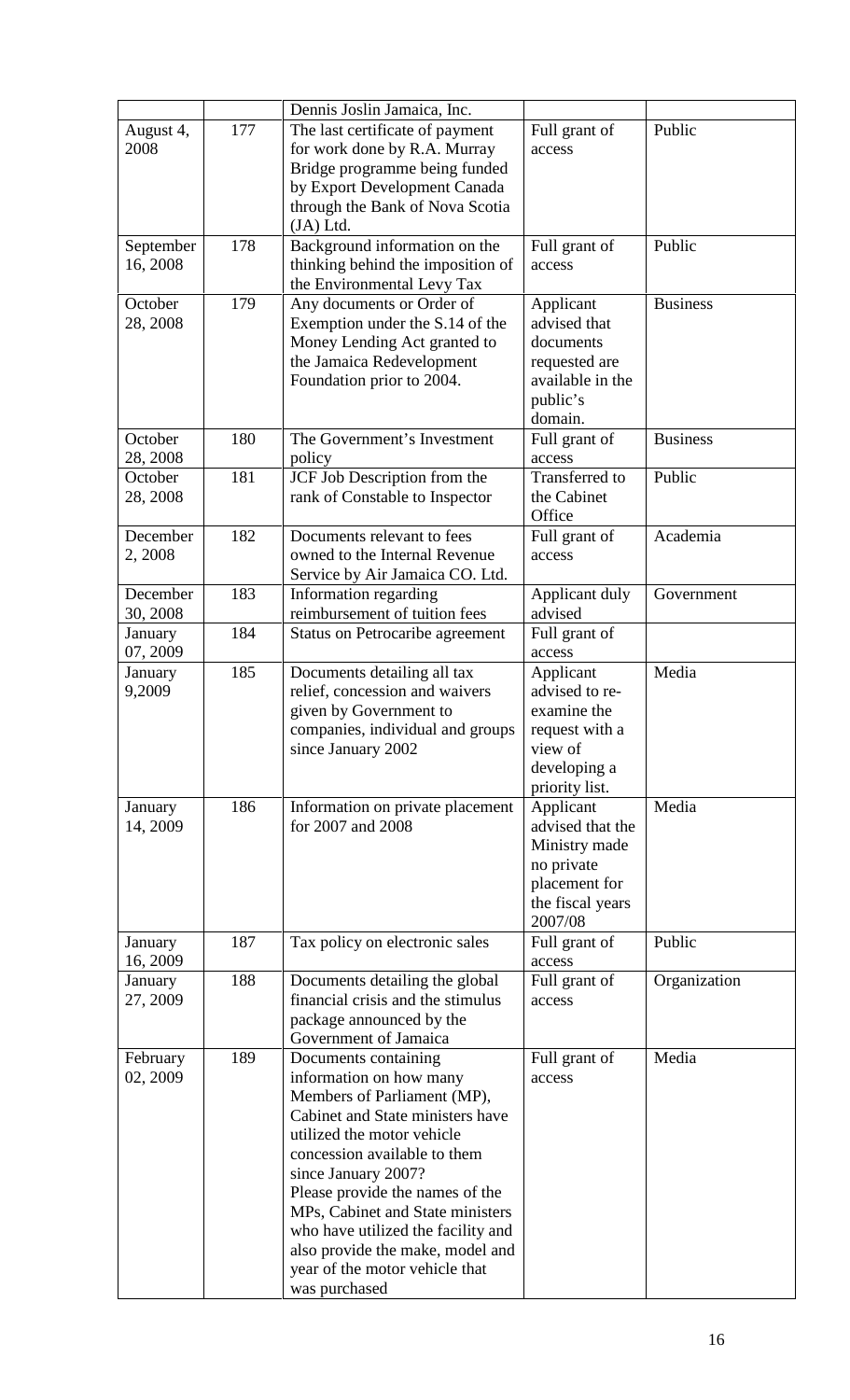| February             | 190 | Request for assistance in paying                                    | Transferred to                      | Public     |
|----------------------|-----|---------------------------------------------------------------------|-------------------------------------|------------|
| 6, 2009              |     | property tax online                                                 | the Tax<br>Administration           |            |
|                      |     |                                                                     | Services                            |            |
|                      |     |                                                                     | Department                          |            |
| February<br>16, 2009 | 191 | Document entitled "Agreement<br>for the Encouragement and           | Full grant of<br>access             | Public     |
|                      |     | Protection of Investment"                                           |                                     |            |
| February             | 192 | Document entitled                                                   | Full grant                          | Public     |
| 17, 2009             |     | "Implementation Agreement in                                        | access                              |            |
|                      |     | respect of the Highway 2000<br>Project in Jamaica"                  |                                     |            |
| March 30,            | 193 | Information about the criteria for                                  | Full grant of                       | Government |
| 2009                 |     | applying for study leave.                                           | access                              |            |
| April 26,            | 194 | Monthly financial reports from                                      | Access denied                       | Public     |
| 2009                 |     | Caymanas Track Limited<br>January 1, 2007 to December               |                                     |            |
|                      |     | 2008                                                                |                                     |            |
| April 28,            | 195 | 2008/09 financial statement from                                    | Transferred to                      | Public     |
| 2009                 |     | the Commission for the<br>Prevention of Corruption                  | the Ministry of<br>National         |            |
|                      |     |                                                                     | Security                            |            |
| May 19,              | 196 | All relevant documentation                                          | Partial grant of                    | Media      |
| 2009                 |     | pertaining to how the \$15 million                                  | access.<br>Transferred to           |            |
|                      |     | earmarked in the fiscal budget<br>2008/09 for setting up of an      | Jamaica Trade                       |            |
|                      |     | <b>Offshore Financial Centre was</b>                                | & Invest                            |            |
|                      |     | spent                                                               |                                     |            |
| June 3,<br>2009      | 197 | Documents associated with the<br>collapse of financial institutions | Full grant of<br>access             | Government |
|                      |     | in Jamaica in the 1990s                                             |                                     |            |
| July 6,              | 198 | Clarifications on documents                                         | Transferred to                      | Media      |
| 2009                 |     | previously received under the<br>ATI Act on the subject             | Jamaica Trade<br>and Invest         |            |
|                      |     | "International Offshore Financial                                   |                                     |            |
|                      |     | Centre"                                                             |                                     |            |
| July 13,             | 199 | Copies of Air Jamaica's financial                                   | Applicant                           | Media      |
| 2009                 |     | statements from 2001-2005                                           | advised that<br>prior to            |            |
|                      |     |                                                                     | December 2004                       |            |
|                      |     |                                                                     | Air Jamaica                         |            |
|                      |     |                                                                     | was not a                           |            |
|                      |     |                                                                     | public authority<br>hence, the      |            |
|                      |     |                                                                     | Ministry would                      |            |
|                      |     |                                                                     | be in breach of                     |            |
|                      |     |                                                                     | section $33$ (1b)<br>of the ATI Act |            |
|                      |     |                                                                     | if disclosure                       |            |
|                      |     |                                                                     | was made.                           |            |
|                      |     |                                                                     | However, full                       |            |
|                      |     |                                                                     | grant of access<br>for Air          |            |
|                      |     |                                                                     | Jamaica's                           |            |
|                      |     |                                                                     | audited                             |            |
|                      |     |                                                                     | financial<br>statement for          |            |
|                      |     |                                                                     | year ending                         |            |
|                      |     |                                                                     | December 2005                       |            |
| July 21,             | 200 | Information relating to Tertiary                                    | Full grant of                       | Government |
|                      |     |                                                                     |                                     |            |
| 2009<br>July 23,     | 201 | Loan<br>Wavier documents associated                                 | access<br>Partial access            | Media      |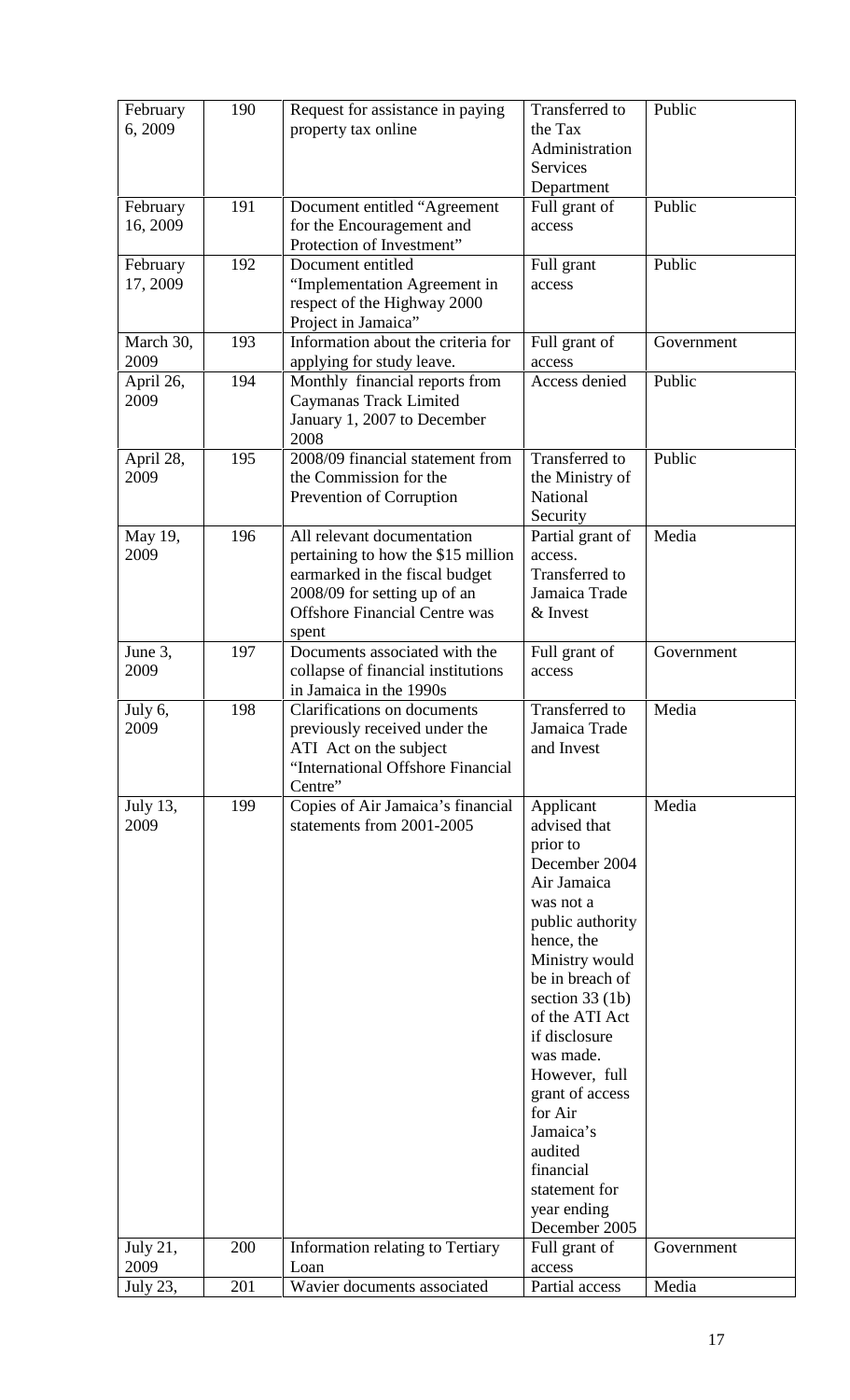| 2009                    |     | with the negotiations and<br>divestment of Island<br><b>Broadcasting Services</b>                                                                                                                                                                                                     | granted                                                                                          |                 |
|-------------------------|-----|---------------------------------------------------------------------------------------------------------------------------------------------------------------------------------------------------------------------------------------------------------------------------------------|--------------------------------------------------------------------------------------------------|-----------------|
| <b>July 28,</b><br>2009 | 202 | Information on the steps that<br>should be taken when applying<br>for pension                                                                                                                                                                                                         | Full grant of<br>access                                                                          | Public          |
| August<br>13, 2009      | 203 | Any regulations governing the<br>establishment of lending<br>agencies.                                                                                                                                                                                                                | Applicant<br>referred to the<br>Financial<br><b>Services</b><br>Commission                       | Public          |
| August<br>14, 2009      | 204 | Copy of Jamaica Financial<br><b>Statement and Revenue</b><br><b>Estimates and Jamaica Public</b><br><b>Bodies Estimates of Revenue</b><br>and Expenditure for the Year<br>Ending March 2010                                                                                           | Full grant of<br>access                                                                          | <b>Business</b> |
| September<br>14, 2009   | 205 | Copies of all documents and<br>other sources containing<br>information with respect to the<br>pay scales and benefits, including<br>allowances for all ranks of the<br>Jamaica Constabulary force and<br>the Island Special Constabulary<br>Force for the fiscal years 2005-<br>2009. | Full grant of<br>access                                                                          | Media           |
| October<br>14, 2009     | 206 | Signed employment contract for<br>Aubyn Hill with the Ministry of<br>Finance in relation to work done<br>on the divestment of the sugar<br>assets                                                                                                                                     | Transferred to<br>the Ministry of<br>Agriculture and<br>the<br>Development<br>Bank of<br>Jamaica | Media           |
| October<br>28, 2009     | 207 | Copy of the Auditor General's<br>report dated December 13, 2008.                                                                                                                                                                                                                      | Transferred to<br>the Auditor<br>General's<br>Department                                         | Public          |
| October<br>30, 2009     | 208 | Agreements between GOJ and<br>the IMF                                                                                                                                                                                                                                                 | Transferred to<br>the Bank of<br>Jamaica                                                         | Public          |
| November<br>2, 2009     | 209 | Copy of the contract signed<br>between KPMG and the GOJ to<br>undertake the study on the<br><b>Offshore Financial Centre</b>                                                                                                                                                          | Transferred to<br>Jamaica Trade<br>& Invest                                                      | Media           |
| November<br>4, 2009     | 210 | Full and signed contract of the<br>former Governor of the Bank of<br>Jamaica, Mr. Derrick<br>Latibeaudiere along with lease<br>and other arrangements entered<br>into with Mr. Latibeaudiere that<br>formed part of his compensation<br>package                                       | Full grant of<br>access                                                                          | Media           |
| November<br>5, 2009     | 211 | Full and signed contract of the<br>head of the Financial Services<br>Commission, Mr. Rohan Barnet,<br>along with the terms of the<br>contract as well as the<br>compensation and all allowances<br>that form part of his                                                              | Transferred to<br>the Financial<br><b>Services</b><br>Commission                                 | Media           |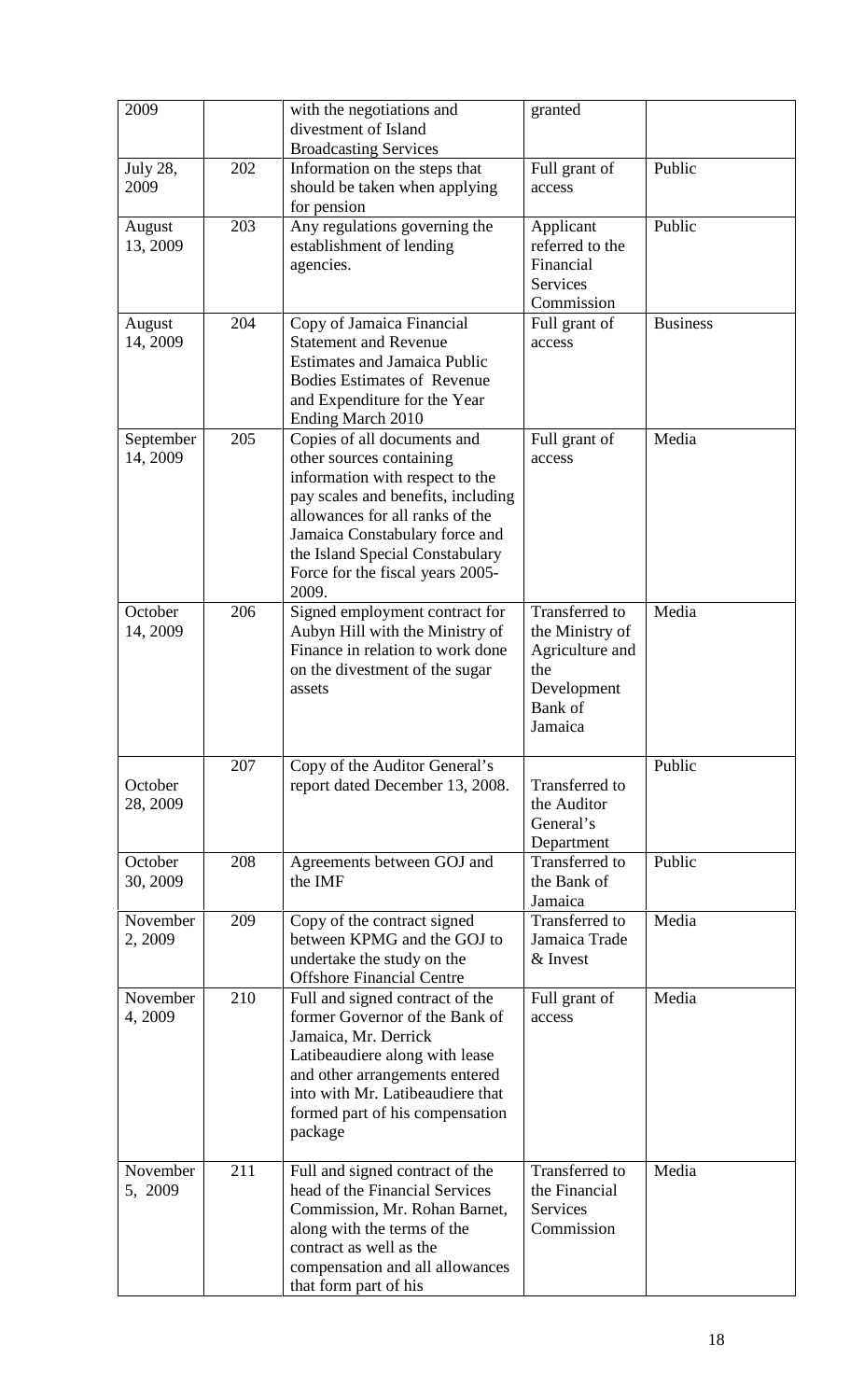|                      |     | remuneration package and<br>contract.                                                                                                                                   |                                                                                                                                                |               |
|----------------------|-----|-------------------------------------------------------------------------------------------------------------------------------------------------------------------------|------------------------------------------------------------------------------------------------------------------------------------------------|---------------|
| December<br>10, 2009 | 212 | Information regarding rental of<br>properties by the Government of<br>Jamaica                                                                                           | Full grant of<br>access in<br>respect of<br>properties<br>owned or<br>rented by the<br>Ministry of<br>Finance                                  | Media         |
| December<br>31, 2009 | 213 | Copy of the salary scale for a<br>graduate trained teacher                                                                                                              | Full grant of<br>access                                                                                                                        | Public        |
| January<br>11, 2010  | 214 | Documents containing the cost of<br>the FINSAC enquiry with a<br>breakdown as to how much each<br>Commissioner costs.                                                   | Full grant of<br>access                                                                                                                        | Media         |
| January<br>19, 2010  | 215 | Information on whether the<br>budget for the Finsac<br>Commission of Enquiry was<br>listed in the Supplementary<br>Budget for 2009/10                                   | Full grant of<br>access                                                                                                                        | Media         |
| January<br>22, 2010  | 216 | Copy of the signed employment<br>contract between Caymanas<br><b>Track Limited and its current</b><br>security manager, as well as that<br>signed with its current CEO. | <b>Transferred</b> to<br>Caymanas<br><b>Track Limited</b>                                                                                      | Media         |
| February<br>1,2010   | 217 | Copy of the tender documents<br>relating to the divestment of Air<br>Jamaica                                                                                            | Applicant<br>advised to<br>purchase bid<br>documents<br>from Air<br>Jamaica offices<br>in keeping with<br>the GOJ<br>Procurement<br>Guidelines | Media         |
| February<br>16, 2010 | 218 | Documents relating to the<br>operations of the Government<br>bus service for public sector<br>employees                                                                 | Full grant of<br>access                                                                                                                        | Media         |
| February<br>22, 2010 | 219 | Copy of JCF Officers salary<br>scale from the rank of Sergeant to<br>Superintendent                                                                                     | Full grant of<br>access                                                                                                                        | Public        |
| February<br>22, 2009 | 220 | Copy of Air Jamaica Limited<br>Auditors' report and Financial<br>statement for period Nine Months<br>Ended December 1994                                                | Full grant of<br>access                                                                                                                        | Media         |
| March 1,<br>2010     | 221 | Documents on the selection<br>process of the CEO of the Child<br>Development Agency (CDA)                                                                               | <b>Transferred</b> to<br>Office of the<br>Services<br>Commission                                                                               | Civil society |
| March 1,<br>2010     | 222 | Copy of the termination package<br>for former Bank of Jamaica<br>(BOJ) Governor, Derrick<br>Latibeaudiere and the new<br>contract for Mr. Brian Wynter.                 | Transferred to<br>the Bank of<br>Jamaica                                                                                                       | Media         |
| March 3,<br>2010     | 223 | Copy of the salary scale for the<br><b>Commissioner of Correction</b>                                                                                                   | Full grant of<br>access                                                                                                                        | Media         |
| March 8,<br>2010     | 224 | Information on the use of the fuel<br>cess relating to the period April                                                                                                 | Access deferred                                                                                                                                | Media         |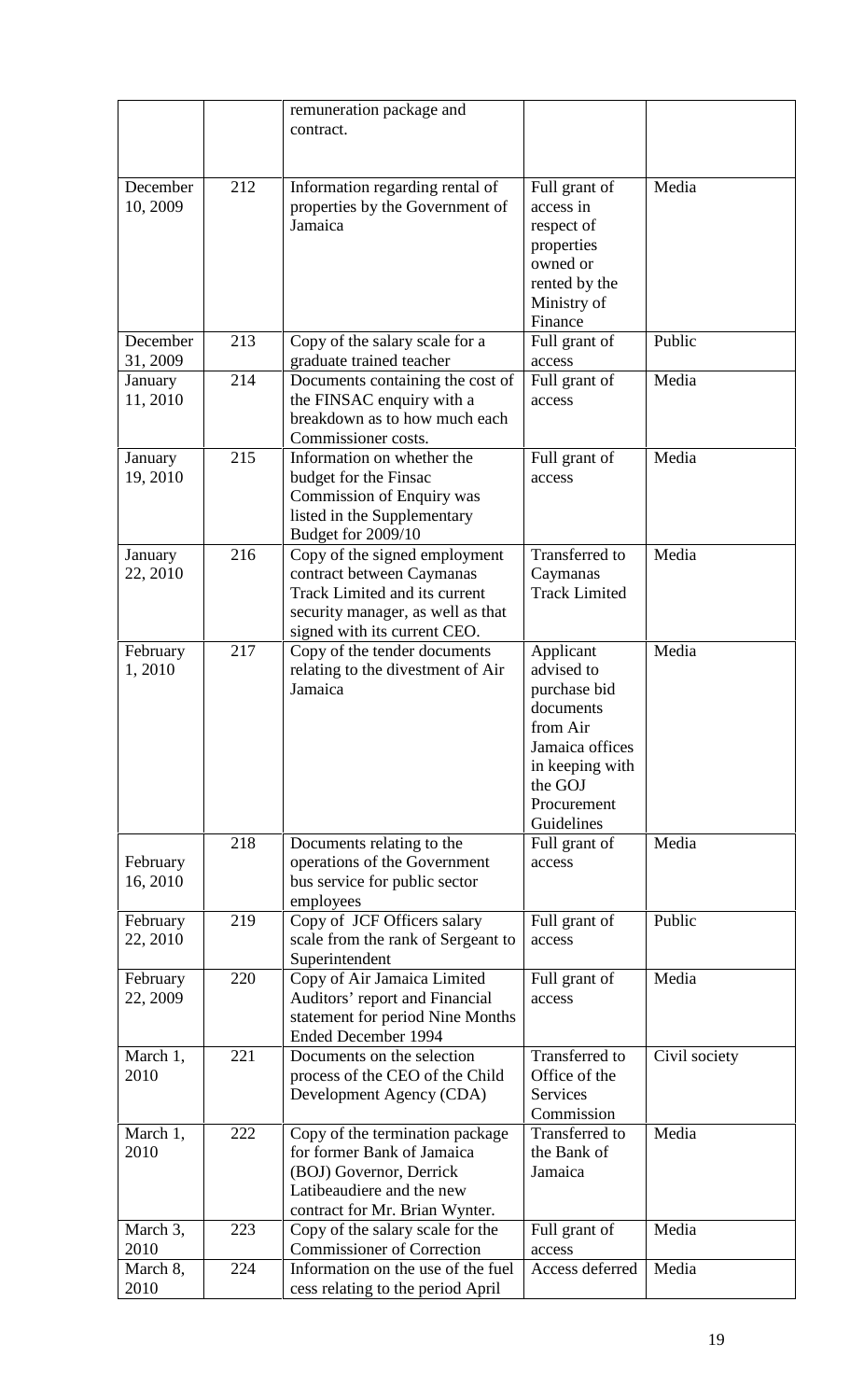|                 |     | 27, 2009-March 8, 2010.               |                  |                 |
|-----------------|-----|---------------------------------------|------------------|-----------------|
|                 |     | What is the whole amount              |                  |                 |
|                 |     | gained from the fuel cess             |                  |                 |
|                 |     | for the period April 27,              |                  |                 |
|                 |     | 2010 to March 8, 2010?                |                  |                 |
|                 |     | How much of has been                  |                  |                 |
|                 |     | channeled to the Road                 |                  |                 |
|                 |     |                                       |                  |                 |
|                 |     | Fund?                                 |                  |                 |
|                 |     | How has the balance been              |                  |                 |
|                 |     | spent?                                |                  |                 |
|                 |     | How much of the                       |                  |                 |
|                 |     | amounts allocated has                 |                  |                 |
|                 |     | been disbursed so far?                |                  |                 |
| March 24,       | 225 | Documents detailing all waivers       | Partial grant of | Media           |
| 2010            |     | granted by the Ministry of            | access           |                 |
|                 |     | Finance. The documents must           |                  |                 |
|                 |     | state:                                |                  |                 |
|                 |     | The value of each waiver<br>$\bullet$ |                  |                 |
|                 |     | The persons/companies to<br>$\bullet$ |                  |                 |
|                 |     | which the waivers were                |                  |                 |
|                 |     | granted                               |                  |                 |
|                 |     | The reasons why the                   |                  |                 |
|                 |     | waivers were granted                  |                  |                 |
| April 27,       | 226 | Copy of "Jamaica Public Bodies:       | Full grant of    | Media           |
| 2010            |     | <b>Estimates of Revenue and</b>       | access           |                 |
|                 |     | Expenditure                           |                  |                 |
| May 7,          | 227 | Documents detailing costs             | Full grant of    | Media           |
| 2010            |     | incurred by Ministers of              | access as it     |                 |
|                 |     | Government for all international      | relates to the   |                 |
|                 |     | flights in their capacities as        | Ministry of      |                 |
|                 |     | Ministers between the period          | Finance and the  |                 |
|                 |     | January 1, 2000 to May 6, 2010.       | Public Service   |                 |
| May 18,         | 228 | Information relating to the terms     | Full grant of    | Public          |
| 2010            |     | of the loan signed between the        | access           |                 |
|                 |     | Chinese and Government of             |                  |                 |
|                 |     | Jamaica for the Palisadoes            |                  |                 |
| June 16,        | 229 | Update on tertiary loan               | Applicant        | Government      |
| 2009            |     | application                           | referred to the  |                 |
|                 |     |                                       | Special          |                 |
|                 |     |                                       | Benefits Unit in |                 |
|                 |     |                                       | <b>MOFPS</b>     |                 |
| June 28,        | 230 | Information on Officers who           | Full grant of    | Government      |
| 2009            |     | have served as Financial              | access           |                 |
|                 |     | Secretaries since 2003-2009           |                  |                 |
| July 7,         | 231 | Information on eligibly for           | Applicant        | Public          |
| 2009            |     | pension                               | advised          |                 |
|                 |     |                                       | accordingly      |                 |
| <b>July 12,</b> | 232 | Information related to the            | Transferred to   | <b>Business</b> |
| 2010            |     | delayed award of contract for the     | the Jamaica      |                 |
|                 |     | provision of insurance services-      | Civil Aviation   |                 |
|                 |     | Civil Aviation.                       | Authority        |                 |
| August          | 233 | Update on application for waiver      | Applicant        | Organization    |
| 10, 2010        |     | of custom duties and taxes.           | advised that     |                 |
|                 |     |                                       | application is   |                 |
|                 |     |                                       | being processed  |                 |
|                 |     |                                       | by the Tax       |                 |
|                 |     |                                       | Policy unit in   |                 |
|                 |     |                                       | <b>MOFPS</b>     |                 |
| August          | 234 | Request for financial assistance      | Request          | Public          |
| 13, 2009        |     | to offset tuition cost                | referred to the  |                 |
|                 |     |                                       | Scholarship and  |                 |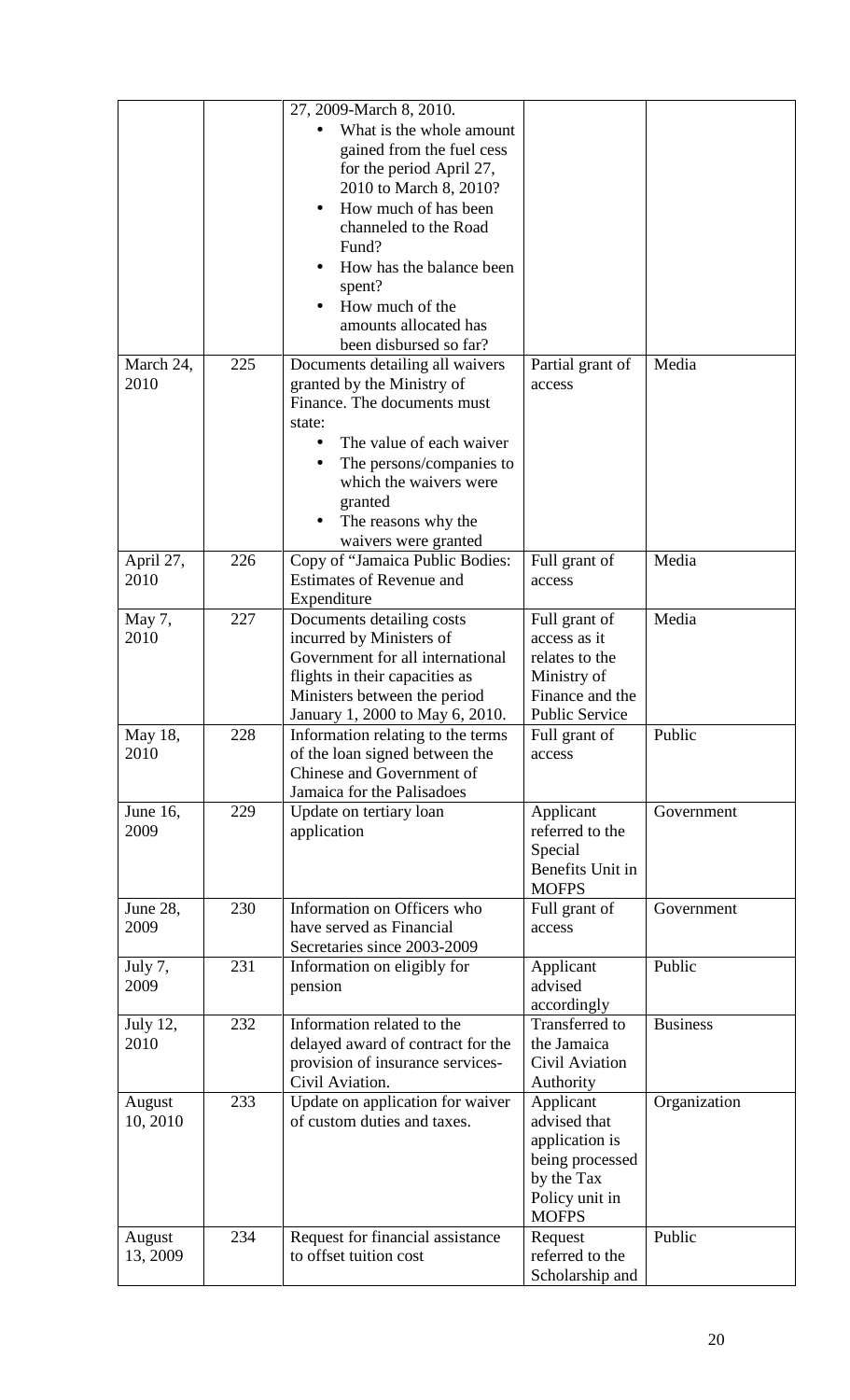|                       |     |                                                                                                                                                                                                          | Training<br>assistance unit                                                                                                                                                               |              |
|-----------------------|-----|----------------------------------------------------------------------------------------------------------------------------------------------------------------------------------------------------------|-------------------------------------------------------------------------------------------------------------------------------------------------------------------------------------------|--------------|
| August<br>13, 2009    | 235 | Reports conducted by the Public<br>Accountability Inspectorate Unit<br>in the Ministry of Finance and<br>the Public Service                                                                              | in MOFPS<br>Applicant<br>advised that<br>only one report<br>has been<br>produced to                                                                                                       | Media        |
| August<br>31, 2010    | 236 | Breakdown of expenditure for<br>repairs, renovation, retrofitting or<br>any other improvement at the<br>Ministries for 2009-2010.                                                                        | date and that<br>the report was<br>incomplete<br>Full grant of<br>access                                                                                                                  | Media        |
|                       |     | Expenditure on official vehicles<br>for members of the Cabinet for<br>2009 as well as repairs,<br>renovation, retrofitting or any<br>other improvement to official<br>residences.                        | Full grant of<br>access in<br>respect of<br>official<br>vehicles.<br>Applicant<br>informed that<br>the Ministry is<br>not responsible<br>for<br>improvement to<br>official<br>residences. |              |
| September<br>7,2010   | 237 | Information on how to apply for<br>a waiver for charitable items                                                                                                                                         | Applicant<br>advised<br>accordingly                                                                                                                                                       | Public       |
| September<br>14, 2010 | 238 | How much wages has been paid<br>to public sector worker since<br>2008<br>How much is still outstanding?<br>Were all payments to be made at<br>the same time?<br>When was this arrangement made<br>(year) | Full grant of<br>access                                                                                                                                                                   | Public       |
| September<br>8,2010   | 239 | Information on the Finance<br>Minister's announcement of \$60<br>million for vector control<br>programme to the Ministry of<br>Health.                                                                   | Documents<br>does not exist                                                                                                                                                               | Media        |
| September<br>16, 2010 | 240 | Documents relating to<br>Discretionary waivers for the<br>periods:<br>(1) April 2005-March 2007                                                                                                          | Full grant of<br>access                                                                                                                                                                   | Organization |
| October<br>21, 2009   | 241 | (2) February-March 2010<br>Information on the remuneration<br>package for the Manatt-Dudus<br>Commission of Enquiry.                                                                                     | Applicant<br>advised that no<br>request was<br>received for the<br>compensation<br>package                                                                                                | Media        |
| November<br>16, 2010  | 242 | Policy on the divestment of<br>Government assets viz Houses<br>and Motor Vehicles                                                                                                                        | Full grant of<br>access                                                                                                                                                                   | Public       |
| December<br>21, 2010  | 243 | Information on availability of<br>scholarships offered by the                                                                                                                                            | Handled<br>informally                                                                                                                                                                     | Public       |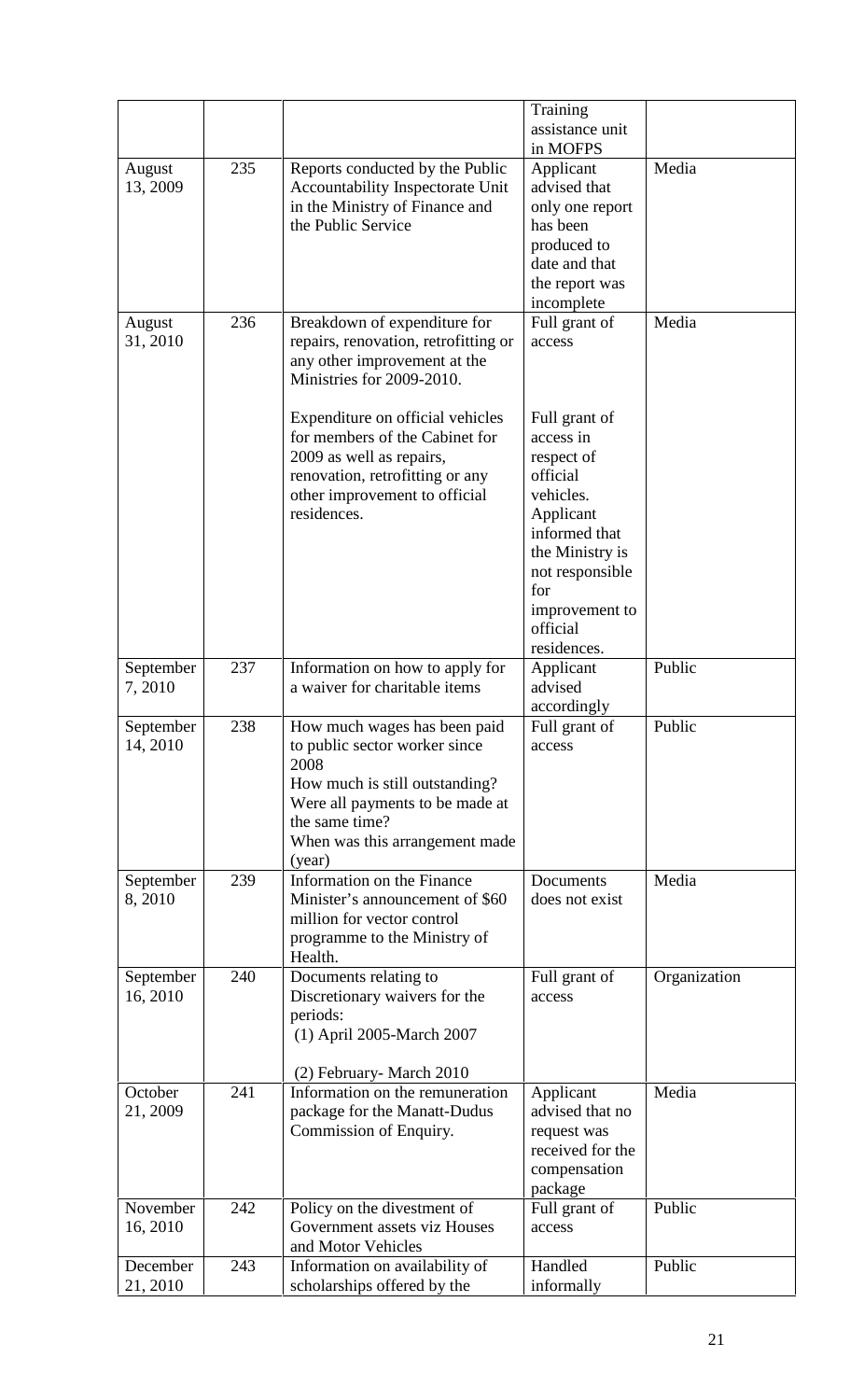|                      |     | Government of Jamaica                                                 |                                         |                 |
|----------------------|-----|-----------------------------------------------------------------------|-----------------------------------------|-----------------|
| December<br>22, 2010 | 244 | Request relating to the eligibility<br>for Pension.                   | Applicant<br>referred to                | Public          |
|                      |     |                                                                       | Pensions<br>Administration<br>at MOFPS. |                 |
| January<br>10, 2011  | 245 | Cost to provide housing for<br>Ministers, Ministers of state and      | Transfer to<br>Houses of                | Media           |
|                      |     | Parliamentary Secretaries for the<br>last 5 years including the       | Parliamentary                           |                 |
|                      |     | budgeted amount for the current<br>2010/2011 fiscal year.             |                                         |                 |
| January              | 246 | Full divestment details of Air                                        | On Ministry's                           | Media           |
| 13, 2011             |     | Jamaica to Caribbean Airlines.                                        | website                                 |                 |
| February             | 247 | Contract between the                                                  | Applicant                               | Media           |
| 07, 2011             |     | Government of Jamaica and<br>Bouygues Trauaux for the                 | refereed to<br>Ministry of              |                 |
|                      |     | contraction of Highway 2000.                                          | Transport &                             |                 |
|                      |     |                                                                       | Works                                   |                 |
| February<br>23, 2011 | 248 | Impact of tax waivers on the<br>Agri-Industry.                        | Full grant of<br>access                 | Academia        |
| March 24,            | 249 | Total sum collected as fines for                                      | Transferred to                          | Media           |
| 2011                 |     | traffic offences in the year 2006-<br>2010?                           | <b>Inland Revenue</b><br>Department     |                 |
|                      |     |                                                                       |                                         |                 |
|                      |     | Amount of monies outstanding in                                       |                                         |                 |
|                      |     | unpaid fines for same period?                                         |                                         |                 |
|                      |     | Breakdown of the traffic offences                                     |                                         |                 |
|                      |     | allocated for the various traffic<br>offences in the same period.     |                                         |                 |
|                      |     |                                                                       |                                         |                 |
|                      |     | What plans are there to increase                                      |                                         |                 |
|                      |     | the holding area at the Corporate<br>Area Traffic Court for offenders |                                         |                 |
|                      |     | who do not have the money to                                          |                                         |                 |
|                      |     | pay their fines immediately?                                          |                                         |                 |
| April 5,             | 250 | Figures for the Public Sector                                         | Full grant of                           | Academia        |
| 2011                 |     | wage bill from 1962 to 2011.                                          | access                                  |                 |
| April 24,            | 251 | Bills submitted for payment                                           | Transferred to                          | Media           |
| 2011                 |     | arising out of the Manatt/Coke<br>Commission of Enquiry.              | the Ministry of<br>Justice              |                 |
|                      |     |                                                                       |                                         |                 |
| June 17,             | 252 | Monetary value of all categories                                      | Full grant of                           | Organization    |
| 2011                 |     | of tax contributed by the (a)                                         | access                                  |                 |
|                      |     | manufacturing (b) tourism (c)<br>agriculture sectors over the past    |                                         |                 |
|                      |     | five $(5)$ years.                                                     |                                         |                 |
|                      |     | Monetary value of all waivers                                         |                                         |                 |
|                      |     | and incentives granted to                                             |                                         |                 |
|                      |     | (a) Manufacturing                                                     |                                         |                 |
|                      |     | (b) Tourism<br>(c) Agriculture sectors                                |                                         |                 |
|                      |     | over the past 5 years                                                 |                                         |                 |
| August 9,            | 253 | Amount of property taxes                                              | Partial access                          | Academia        |
| 2011                 |     | collected and paid over to the                                        |                                         |                 |
|                      |     | local government from 1990 to<br>2011.                                |                                         |                 |
| August               | 254 | European Union Agreement with                                         | Full grant of                           | <b>Business</b> |
| 11, 2011             |     | Jamaica to finance the                                                | access                                  |                 |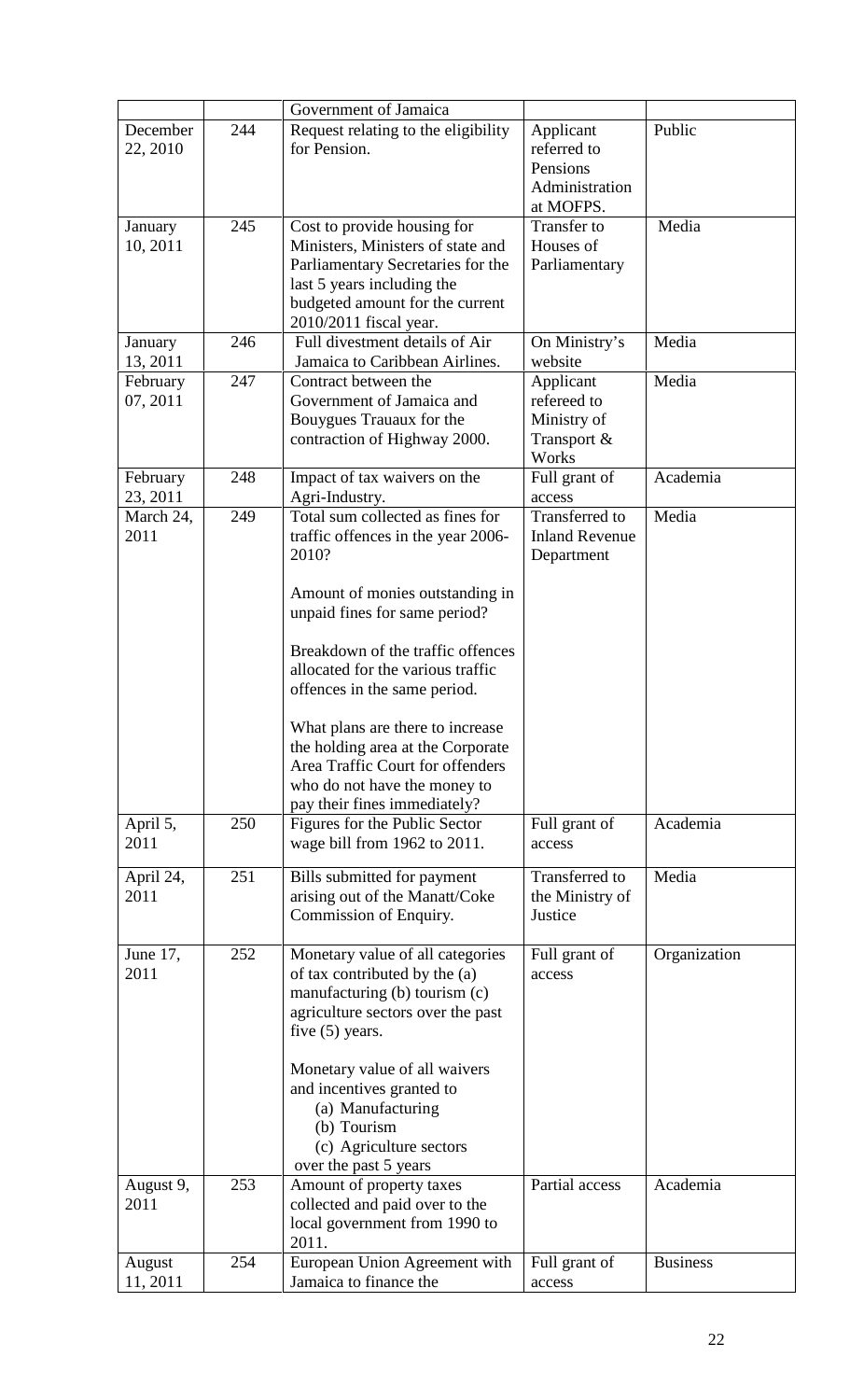|                       |     | Transformation of the Sugar<br>Industry                                                                                                                                                                                                                            |                                                           |              |
|-----------------------|-----|--------------------------------------------------------------------------------------------------------------------------------------------------------------------------------------------------------------------------------------------------------------------|-----------------------------------------------------------|--------------|
| September<br>9,2011   | 255 | Full and signed employment<br>contract between Brian Wynter,<br>Governor of the Bank of Jamaica<br>and the Government. The<br>documents must provide:<br>(a) Details of remuneration<br>package including all<br>allowances<br>(b) The terms of the contract       | Full grant of<br>access                                   | Media        |
| September<br>16, 2011 | 256 | Value of all taxes (corporate,<br>income, GCT, Special<br>Consumption, PAYE)<br>contributed by the (a)<br>retail/distribution (b)<br>telecommunications (c) financial<br>(d) transportation (e) energy and<br>(f) mining sectors over the past<br>five $(5)$ years | Full grant of<br>access                                   | Organization |
| November<br>30, 2011  | 257 | Highway 2000 Contract<br>document                                                                                                                                                                                                                                  | Transferred to<br>the Ministry of<br>Transport &<br>Works | Public       |
| January<br>16, 2012   | 258 | Salaries for Parliamentarians,<br>Financial Secretary, Mayors and<br>Councillors                                                                                                                                                                                   | Full grant of<br>access                                   | Public       |
| February<br>15, 2012  | 259 | Process of granting a Casino<br><b>Gaming License</b>                                                                                                                                                                                                              | Full grant of<br>access                                   | Public       |
|                       | 260 | How much money has been spent<br>for the staging of the FINSAC<br>Enquiry thus far?<br>How much was spent on the<br>enquiry over the 2009/10,<br>2010/11 and 2011/12 financial                                                                                     | Full grant of<br>access                                   | Media        |
| March 12,<br>2012     | 261 | years<br>List of vehicles purchased for the<br><b>Ministers of Finance</b>                                                                                                                                                                                         | Full grant of<br>access                                   | Media        |
| March 20,<br>2012     | 262 | Percentage of national budget<br>that was allocated to Agriculture<br>from 2000-2010                                                                                                                                                                               | Full grant of<br>access                                   | Academia     |
| March 21,<br>2012     | 263 | Conditions of Service for<br><b>Election Day</b>                                                                                                                                                                                                                   | Full grant of<br>access                                   | Public       |
| April 10,<br>2012     | 264 | Documents detailing all the tax<br>waivers granted for motor vehicle<br>imports for 2011                                                                                                                                                                           | Partial grant of<br>access/on<br>Ministry's<br>website    | Media        |
| April 11,<br>2012     | 265 | Circular #3 dated August 15,<br>2011 Re: Implementation dates<br>for payment of outstanding<br>arrears for the period April 1,<br>2009- March 31, 2011                                                                                                             | Full grant of<br>access                                   | Public       |
| April 24,<br>2012     | 266 | Electronic documents detailing<br>salaries and benefits for the<br>following public servants:<br><b>Prime Minster</b><br><b>Permanent Secretaries</b><br>Judge<br>Magistrates                                                                                      | Full grant of<br>access                                   | Media        |
| May 10,<br>2012       | 267 | Waivers and Concessions granted<br>for growing, manufacturing and<br>/or distribution of tobacco                                                                                                                                                                   | Partial access                                            | Organization |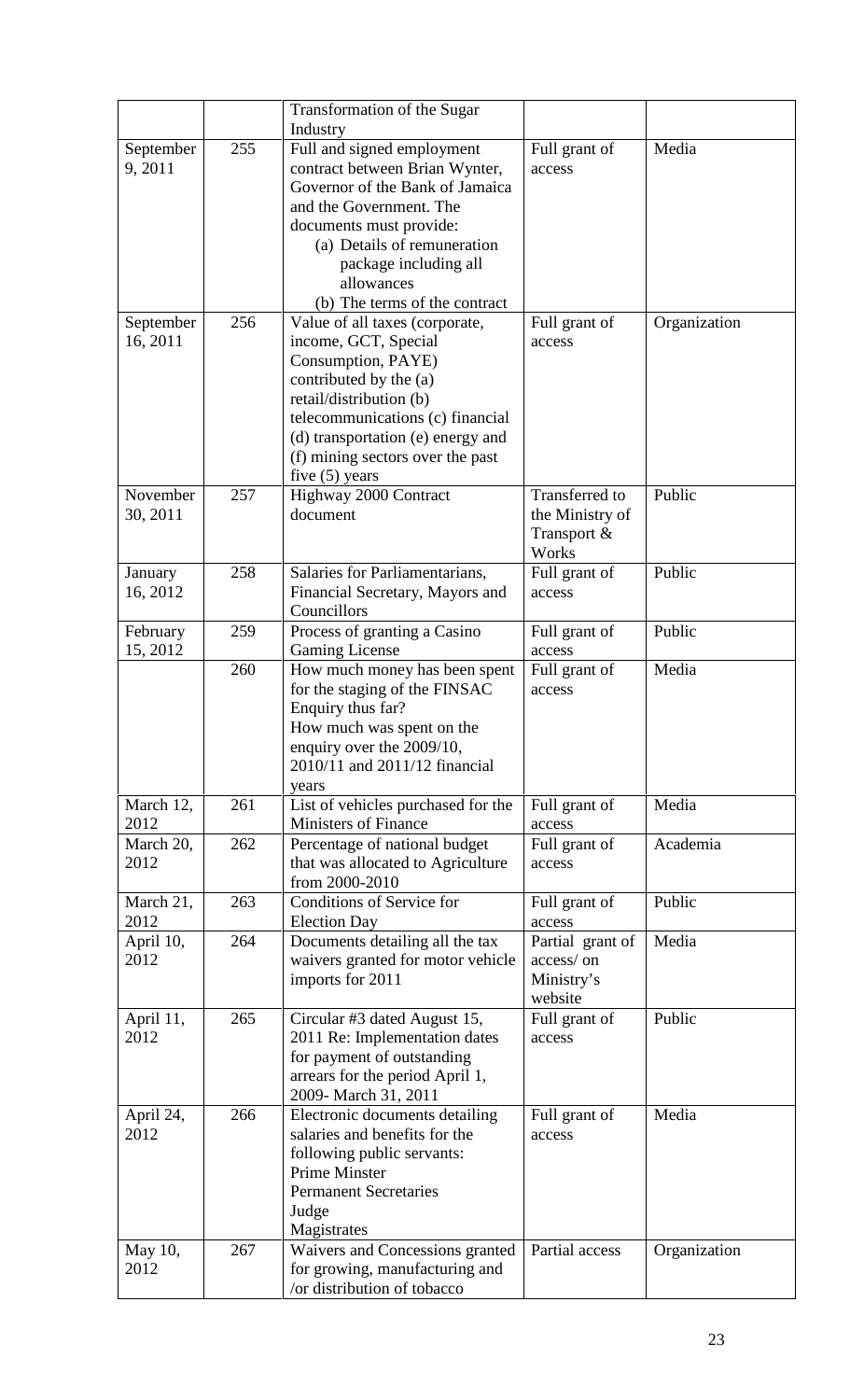| May 30,<br>2012         | 268 | List of all Waivers and /or<br>Concessions granted to any entity<br>involved in the growing,<br>manufacturing and or distribution<br>of tobacco in Jamaica since July<br>5, 2005.<br>List of all Consultants/Advisors<br>and Personal Assistants that the<br>Ministry of Finance & Planning<br>hired between January 2012 to<br>present. | Full grant of<br>access                       | Media            |
|-------------------------|-----|------------------------------------------------------------------------------------------------------------------------------------------------------------------------------------------------------------------------------------------------------------------------------------------------------------------------------------------|-----------------------------------------------|------------------|
| <b>July 10,</b><br>2012 | 269 | A complete list of all Consultants<br>and or Advisors and or Assistants<br>employed by this by this<br>Ministry.<br>An account of their<br>remuneration, per diem or any<br>other monetary or other perks<br>and or rewards they receive for                                                                                             | Full grant of<br>access                       | Media            |
| August<br>14, 2012      | 270 | their service.<br>All memoranda of understanding,<br>cooperation agreement and other<br>agreements between the<br>Government of Jamaica and or its<br>Ministries and the China<br><b>Communications Construction</b><br>Company or China Harbour<br>Engineering Limited.                                                                 | <b>Transferred</b> to<br>Transport &<br>Works | Organization     |
| August<br>30, 2012      | 271 | Percentage of wage bill for Civil<br><b>Servant on Gross Domestic</b><br>Product for the periods 1988-<br>2011.                                                                                                                                                                                                                          | Full grant of<br>access                       | Public           |
| September<br>3, 2012    | 272 | Findings from the Office of the<br>Contractor General regarding the<br>Tender For insurance Placement-<br>Housing Agency of Jamaica.                                                                                                                                                                                                     | Full grant of<br>access                       | Public           |
| September<br>18, 2012   | 273 | Electronic copy of the Civil<br>Service Establishment Act (G)<br>Order 2011.                                                                                                                                                                                                                                                             | Full grant of<br>access                       | Diplomatic Corps |
| October<br>10, 2012     | 274 | Inspection on the Operations of<br>the Students Loan Bureau                                                                                                                                                                                                                                                                              | Full grant of<br>access                       | Academia         |
| October<br>26, 2012     | 275 | Breakdown of expenditure for all<br>activities under Jamaica 50 that<br>the Ministry spent.                                                                                                                                                                                                                                              | Full grant of<br>access                       | Media            |
| November<br>5, 2012     | 276 | Information on wavier of Duties<br>and Taxes for Harmony Cove<br>Hotel Development.                                                                                                                                                                                                                                                      | Full grant of<br>access                       | Media            |
| November<br>14, 2012    | 277 | Tax Incentives granted to Pan<br>Caribbean Sugar Company<br>Limited.                                                                                                                                                                                                                                                                     | Full granted of<br>access                     | Public           |
| November<br>15, 2012    | 278 | Total emoluments payable to<br>Financial Secretary and CTD's in<br>the Ministry of Finance $\&$<br>Planning.                                                                                                                                                                                                                             | Full grant of<br>access                       | Media            |
| December<br>27, 2012    | 279 | Jamaica's total debt to the<br>Petrocaribe<br>programme/Petrocaribe<br>Development Fund.                                                                                                                                                                                                                                                 | Full grant of<br>access                       | Public           |
| January 2,<br>2013      | 280 | Amount of money that the<br>Ministry spent on Christmas<br>parties in 2011 and 2012.<br>Amount of money spent on                                                                                                                                                                                                                         | Full grant of<br>access                       | Media            |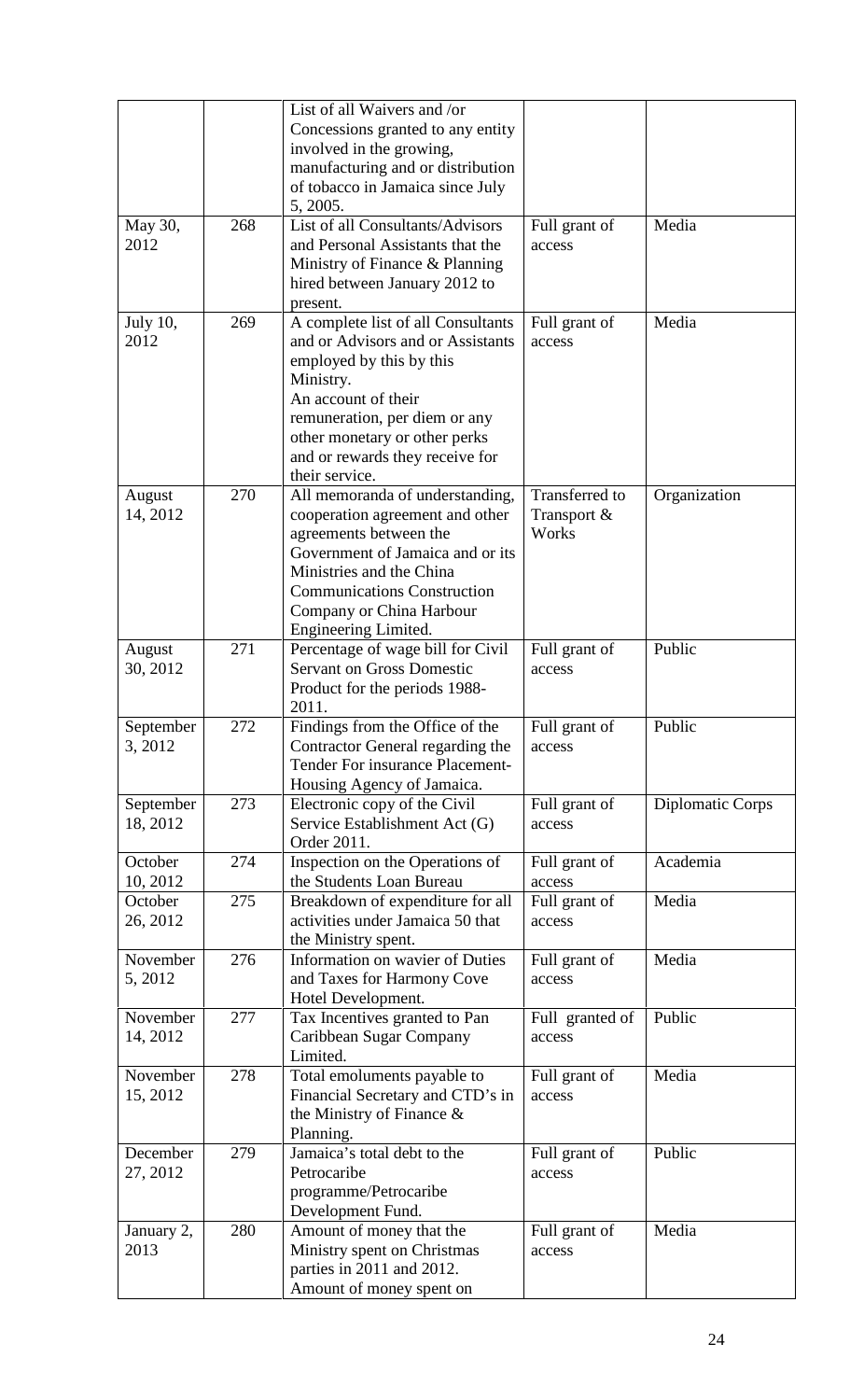|                                          |            | alcoholic beverages and non-<br>alcoholic beverages at these<br>parties.<br>Location of these parties                                                                                                                                                                                                                                                                                                                                                                                                                                                                       |                                                                    |                 |
|------------------------------------------|------------|-----------------------------------------------------------------------------------------------------------------------------------------------------------------------------------------------------------------------------------------------------------------------------------------------------------------------------------------------------------------------------------------------------------------------------------------------------------------------------------------------------------------------------------------------------------------------------|--------------------------------------------------------------------|-----------------|
| January 2,<br>2013                       | 281        | Amount of money that the<br>Government owes pensioners and<br>others because of failure on the<br>part of the government to refund<br>excess withholding taxes that was<br>collected.                                                                                                                                                                                                                                                                                                                                                                                       | Transferred to<br>Tax<br>Administration<br>Jamaica                 | Media           |
| January 2,<br>2013                       | 282        | Report of the Joint Select<br>Committee on its deliberations on<br>the Green Paper $\# 2/2011$ ,<br>entitled "Options for the Reform<br>of the Public Sector Pension<br>System."                                                                                                                                                                                                                                                                                                                                                                                            | Full grant of<br>access                                            | Media           |
| January 2,<br>2013                       | 283        | Total number of state -owned<br>motor cars there are licensed and<br>insured                                                                                                                                                                                                                                                                                                                                                                                                                                                                                                | <b>Transferred</b> to<br>Tax<br>Administration<br>Jamaica          | Media           |
| January 2,<br>2013                       | 284        | Total sum of money that the<br>Government owes its Local and<br>International Creditors as at<br>December 19, 2012.                                                                                                                                                                                                                                                                                                                                                                                                                                                         | Deferred access                                                    | Media           |
| January 2,<br>2013<br>January 4,<br>2013 | 285<br>286 | Number of waivers in part or full,<br>on imports that were granted by<br>the Government to the Public<br>Servants Politicians including<br>councils, political parties and<br>their related entities since<br>January 2012 to January 2013.<br>Other duties waived for these<br>categories of persons and<br>organizations over the same<br>period.<br>The appropriate as well as the<br>approximate value of the waivers<br>on imports and duties to each of<br>these categories of persons and<br>organizations.<br>Functional Classification of<br>Expenditure 2003-2011 | Access denied<br>(Exempt)<br>documents)<br>Full grant of<br>access | Media<br>Public |
| January 8,<br>2013                       | 287<br>288 | Income Tax Threshold effective<br><b>January 1, 2013</b>                                                                                                                                                                                                                                                                                                                                                                                                                                                                                                                    | Full grant of<br>access<br>Referred to the                         | Public<br>Media |
| January 9,<br>2013                       |            | Compensation packages for all<br><b>Members of Parliament</b>                                                                                                                                                                                                                                                                                                                                                                                                                                                                                                               | Houses of<br>Parliament                                            |                 |
| January 9,<br>2013                       | 289        | Details on whether the<br>Government has ordered any<br>additional high end motor<br>vehicles for Government<br>Ministers, State Ministers,<br>Permanent Secretaries and<br>anyone in Government, whether<br>these vehicles have been ordered<br>through Toyota Jamaica or any<br>other local car dealership or<br>directly from dealer overseas.<br>Their model, total cost and to<br>whom they are to be assigned                                                                                                                                                         | Full grant of<br>access                                            | Media           |
| January                                  | 290        | Health Insurance scheme claim                                                                                                                                                                                                                                                                                                                                                                                                                                                                                                                                               | Full grant of                                                      | Media           |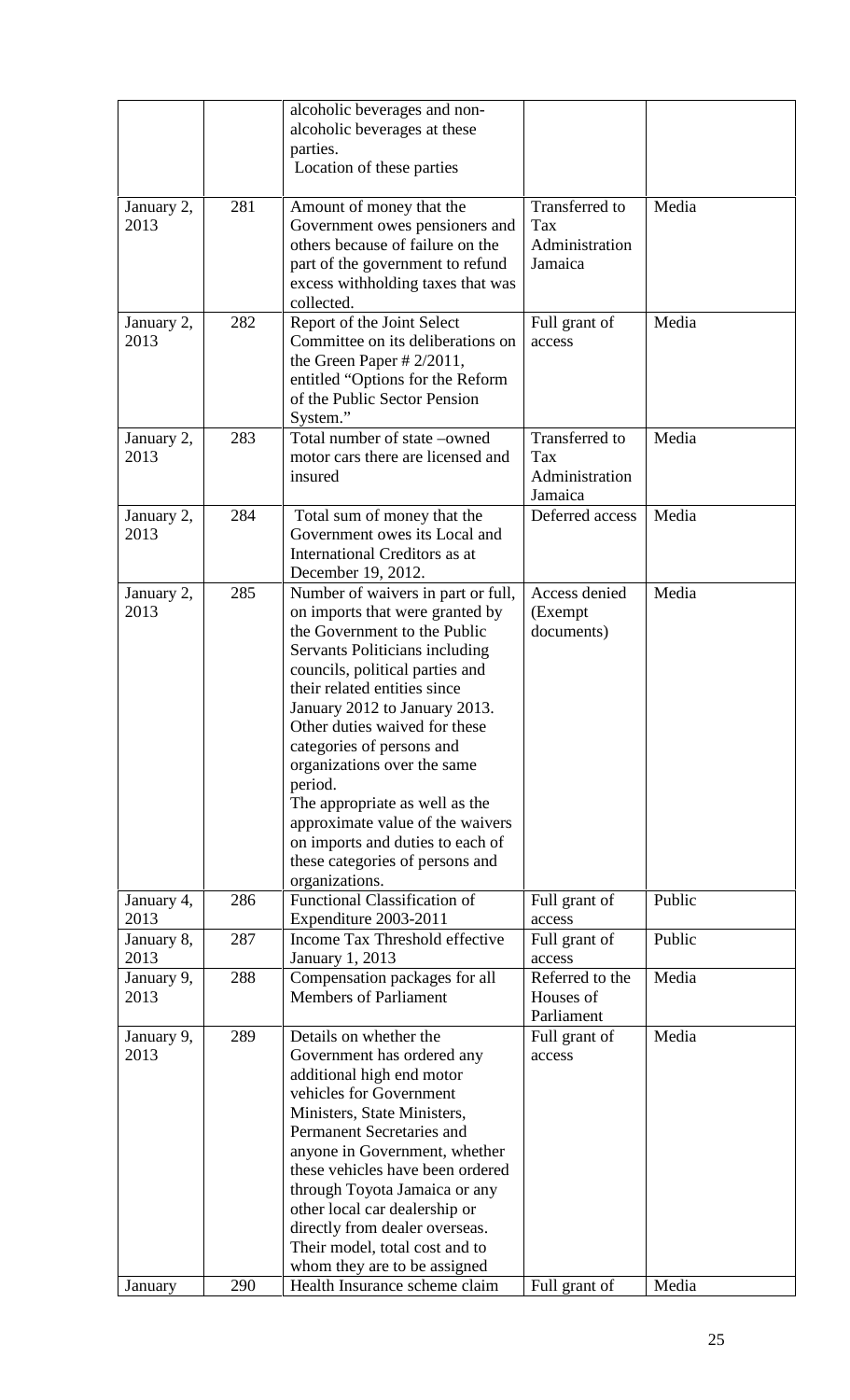| 10, 2013              |     | utilization 2010-2012                                                                                                                                                                                                                                                                                                                                                     | access                                               |              |
|-----------------------|-----|---------------------------------------------------------------------------------------------------------------------------------------------------------------------------------------------------------------------------------------------------------------------------------------------------------------------------------------------------------------------------|------------------------------------------------------|--------------|
| January<br>10, 2013   | 291 | Tax Legislation that have been<br>imposed without supporting<br>regulations being passed                                                                                                                                                                                                                                                                                  | Transferred to<br>Tax<br>Administration<br>Jamaica   | Media        |
| January<br>11, 2013   | 292 | Breakdown of amount collected<br>on ad valorem tax on full from<br>2009 to 2012<br>How much pension has been paid<br>to former Prime Minister from<br>2007 to 2009                                                                                                                                                                                                        | Full grant of<br>access                              | Media        |
| January<br>21, 2013   | 293 | Procedure for accessing waiver<br>on items to be donated                                                                                                                                                                                                                                                                                                                  | Full grant of<br>access                              | Public       |
| February<br>4, 2013   | 294 | Policy governing the<br>employment of Assistants,<br>Advisors and Consultants to<br><b>Ministers of Government</b>                                                                                                                                                                                                                                                        | Full grant of<br>access                              | Public       |
| February<br>8, 2013   | 295 | Request for a motor car to be<br>assigned in the Automotive<br>Department at a High School                                                                                                                                                                                                                                                                                | Redirected to<br>Ministry of<br>Education            | Public       |
| March 1,<br>2013      | 296 | How much money is paid for<br>dues by Jamaica each year for<br>membership to the United<br>Nations?<br>How much money does<br>Jamaica contribute to Caricom<br>and the Caribbean Court of<br>Justice on an annual basis and<br>how does this compare, in<br>financial terms, to the other<br>countries in the region?<br>How many UN Charters is<br>Jamaica signatory to? | Transferred to<br>the Ministry of<br>Foreign Affairs | Media        |
| March 15,<br>2013     | 297 | Amount of motor vehicle duty<br>concessions granted for 2012-13<br>along with list of MDA granted<br>these concessions                                                                                                                                                                                                                                                    | Full grant of<br>access                              | Public       |
| April 4,<br>2013      | 298 | Import data for 2011-2012 and<br>Export data for 2010-2011                                                                                                                                                                                                                                                                                                                | Full grant of<br>access                              | Organization |
| April 12,<br>2013     | 299 | 2013-14 Revenue Measures                                                                                                                                                                                                                                                                                                                                                  | Full grant of<br>access                              | Public       |
| July 15,<br>2013      | 300 | Ministry of Finance & Planning's<br>2012 year end event held at the<br>Caymanas Golf and Country<br>Club                                                                                                                                                                                                                                                                  | Full grant of<br>access                              | Public       |
| August<br>26,         | 301 | Scheme of Management which<br>governs the operation of the new<br>Jamaica Customs Agency                                                                                                                                                                                                                                                                                  | Transferred to<br>Jamaica<br>Customs<br>Agency       | Organization |
| August<br>28, 2013    | 302 | Total number of overseas trips<br>taken by the Hon. Minister of<br>Finance & Planning since the<br>start of the year. Documents<br>include:<br>The amount of money spent on<br>those trips<br>The benefits derived from the<br>trips<br>Hotel accommodation                                                                                                               | Full grant of<br>access                              | Media        |
| September<br>04, 2013 | 303 | Agreement for the Major<br><b>Infrastructure Development</b>                                                                                                                                                                                                                                                                                                              | Referred to the<br>Ministry of                       | Media        |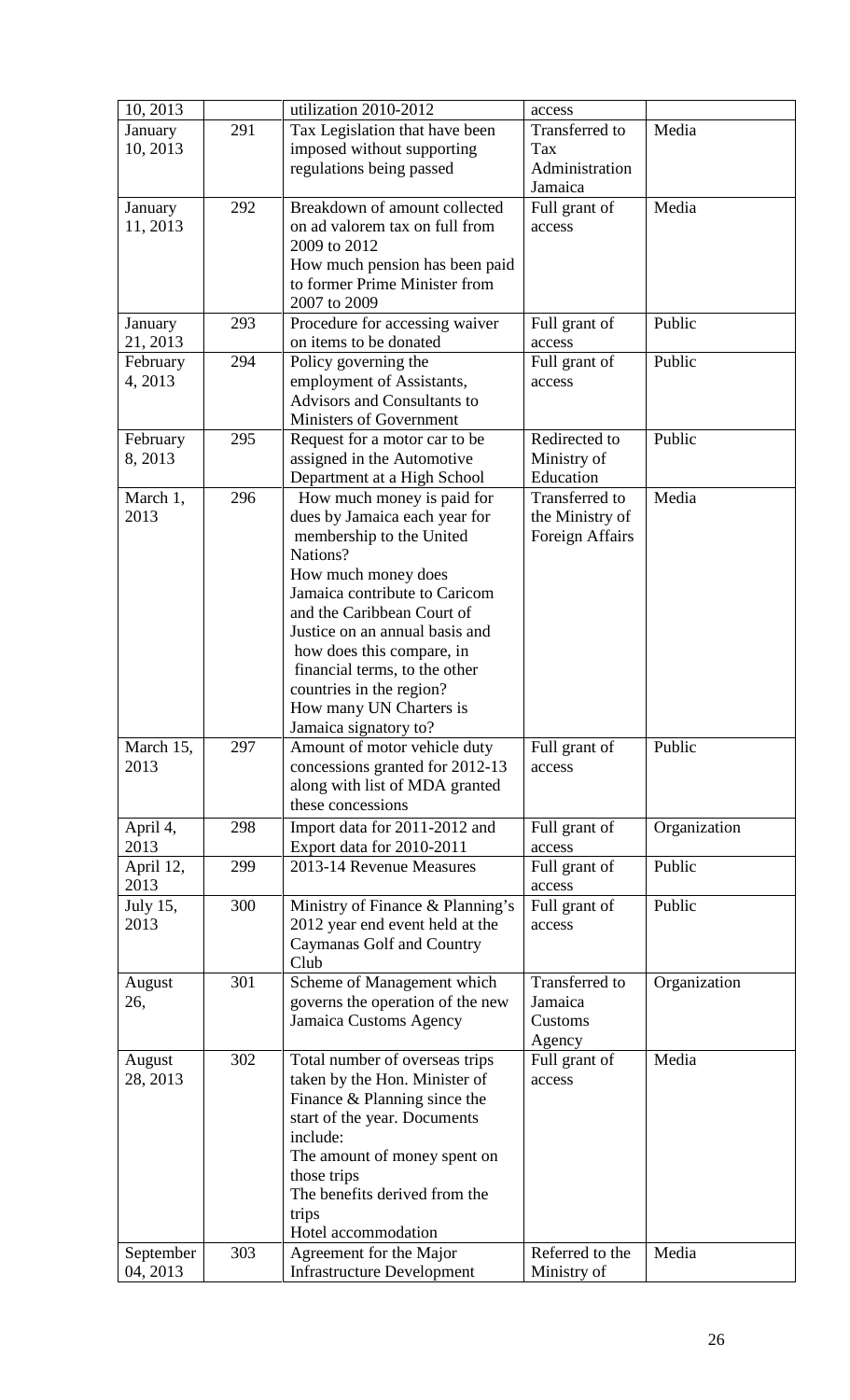|                       |     | Programme, signed in Beijing,<br>China on August 21, 2013                                                                                                                                                                                                 | Foreign Affairs<br>$&$ Foreign<br>Trade                                                                                              |                    |
|-----------------------|-----|-----------------------------------------------------------------------------------------------------------------------------------------------------------------------------------------------------------------------------------------------------------|--------------------------------------------------------------------------------------------------------------------------------------|--------------------|
| September<br>23, 2013 | 304 | Heads of agreement contract for<br>2012/2015                                                                                                                                                                                                              | Full grant of<br>access                                                                                                              | Public             |
| September<br>25, 2013 | 305 | Civil Service Establishment (G)<br>Order 2012                                                                                                                                                                                                             | Full grant of<br>access                                                                                                              | Organization       |
| September<br>26, 2013 | 306 | List of Consultants employed to<br>the Ministers' Office since 2007                                                                                                                                                                                       | Full grant of<br>access                                                                                                              | Organization       |
|                       |     | Total cost for running the present<br>office of the Minister of Finance<br>& Planning                                                                                                                                                                     |                                                                                                                                      |                    |
| October<br>08, 2013   | 307 | <b>List of Public Sector Entities</b>                                                                                                                                                                                                                     | Full grant of<br>access                                                                                                              | Organization       |
| October<br>09, 2013   | 308 | Documents relating to the<br>amount of money paid to date to<br>the Commissioners of the<br>FINSAC Commission of Enquiry                                                                                                                                  | Full grant of<br>access                                                                                                              | Organization       |
| October<br>25, 2013   | 309 | Micro Credit Act policy proposal<br>2013                                                                                                                                                                                                                  | Full grant of<br>access                                                                                                              | Media              |
| January<br>14, 2014   | 310 | Debt Statistics 2013                                                                                                                                                                                                                                      | Full grant of<br>access                                                                                                              | Organization       |
| January<br>14, 2014   | 311 | All expenditure from<br>Government funds on Christmas<br>events 2013                                                                                                                                                                                      | Full grant of<br>access                                                                                                              | Organization       |
| January<br>15, 2014   | 312 | Market Study for Reclassification<br>of Public Sector Teachers                                                                                                                                                                                            | Full grant of<br>access                                                                                                              | Public             |
| January<br>31, 2014   | 313 | Grievance Policy for the Public<br>Service                                                                                                                                                                                                                | Full grant of<br>access                                                                                                              | Government         |
| February<br>13, 2014  | 314 | All documents/ Due Diligence<br>Report on Energy World<br>International (EWI)                                                                                                                                                                             | Access denied                                                                                                                        | Media/Organization |
| March 20,<br>2014     | 315 | Draft: Term of Reference (TOR)<br>for the IDB Consultancy Study<br>on Petroleum                                                                                                                                                                           | Partial grant of<br>access                                                                                                           | Media              |
| April 10,<br>2014     | 316 | Procedure and considerations<br>associated with the decision to<br>re-instate the outgoing Director<br>General of the Jamaica Library<br>Service (JLS)                                                                                                    | Applicant<br>advised that no<br>request was<br>received for the<br>continued<br>employment of<br>the outgoing<br>Director<br>General | Organization       |
| June $10$ ,<br>2014   | 317 | Guidelines on the Attachment of<br>travelling Allowances                                                                                                                                                                                                  | Full grant of<br>access                                                                                                              | Public             |
| July 17,<br>2014      | 318 | Electronic copies reflecting<br>payments to the Commissioners<br>for financial years, 2009/10,<br>2010/11, 2011/2012, 2012/13 and<br>$2013/14$ . In addition to copies of<br>correspondences between the<br>Commissioners and the Ministry<br>of Finance. | Full grant of<br>access                                                                                                              | Media              |
| August<br>22, 2014    | 319 | The number of overseas trips<br>made by the Financial Secretary<br>and Senior members of staff from<br>2010 to present, along with the<br>cost and purpose for each trip                                                                                  | Full grant of<br>access                                                                                                              | Media              |
| September             | 320 | Breakdown of                                                                                                                                                                                                                                              | Full grant of                                                                                                                        | Media              |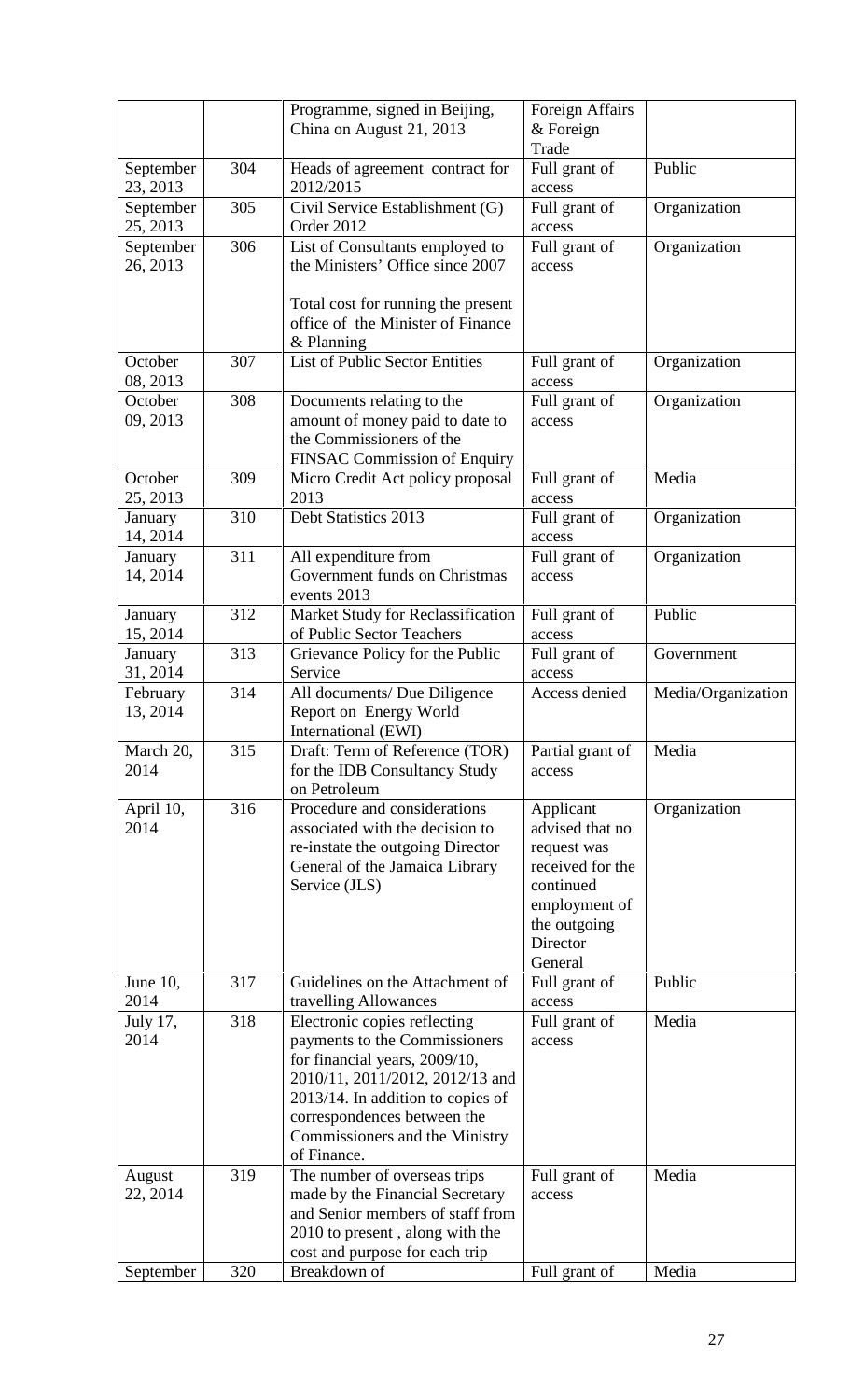| 08, 2014                                       |            | remuneration/emolument/benefits<br>paid to Dr. Vin Lawrence relating<br>to his Board/Committee<br>appointment at Bank of Jamaica<br>and Casino Gaming Commission                                                                                                                                                                                                                                                                                                                               | access                                                                 |                |
|------------------------------------------------|------------|------------------------------------------------------------------------------------------------------------------------------------------------------------------------------------------------------------------------------------------------------------------------------------------------------------------------------------------------------------------------------------------------------------------------------------------------------------------------------------------------|------------------------------------------------------------------------|----------------|
| September<br>12, 2014<br>September<br>15, 2014 | 321<br>322 | Total amount of the Health's<br>arrears to suppliers and service<br>providers.<br>A list of said suppliers/service<br>providers/contractors to whom<br>arrears are owed<br>Total amount of money owed to<br>financial institutions and other<br>credit agencies on behalf of<br>Health workers, taken as salary<br>deductions for loans, mortgages,<br>etc.<br>List of institutions owed and total<br>amounts outstanding to each<br>Copies of mobile and landline<br>phone bills for the Hon. | Transferred to<br>the Ministry of<br>Health<br>Full grant of<br>access | Media<br>Media |
|                                                |            | Ministers within this Ministry for<br>the period July 2013 to June<br>2014.                                                                                                                                                                                                                                                                                                                                                                                                                    |                                                                        |                |
| December<br>09, 2014                           | 323        | Clarification in respect to special<br>Consumption Tax payable in<br>respect to unbundled tobacco                                                                                                                                                                                                                                                                                                                                                                                              | Full grant of<br>access                                                | Public         |
| December<br>15, 2014                           | 324        | Request for Information on<br>Taxation on fuel in Jamaica                                                                                                                                                                                                                                                                                                                                                                                                                                      | Full grant of<br>access                                                | Media          |
| December<br>16, 2014                           | 325        | Directive sent to all Ministries re:<br><b>Outstanding Annual Reports and</b><br><b>Financial Statements</b>                                                                                                                                                                                                                                                                                                                                                                                   | Full grant of<br>access                                                | Media          |
| January<br>22, 2015                            | 326        | Request for documents pertaining<br>to a Development Bank of<br>Jamaica loan to Ritz Carlton Golf<br>and Spa Resort                                                                                                                                                                                                                                                                                                                                                                            | Transferred to<br>Development<br>Bank of<br>Jamaica                    | Media          |
| January<br>28, 2015                            | 327        | Documents relating to the<br>FINSAC Commission of Enquiry                                                                                                                                                                                                                                                                                                                                                                                                                                      | Full grant of<br>access                                                | Media          |
| February<br>23, 2015                           | 328        | Expenditure from the Capital<br>Development Fund since 2005 in<br>South West St. Ann                                                                                                                                                                                                                                                                                                                                                                                                           | Transferred to<br>Jamaica bauxite<br>Institute                         | Public         |
| March 17,<br>2015                              | 329        | <b>Additional Information re Capital</b><br>Development Fund                                                                                                                                                                                                                                                                                                                                                                                                                                   | <b>Full access</b><br>granted                                          | Public         |
| April 7,<br>2015                               | 330        | Request for a list of Government<br><b>Guaranteed Loans</b>                                                                                                                                                                                                                                                                                                                                                                                                                                    | Full access<br>granted                                                 | Public         |
| April 14,<br>2015                              | 331        | Information on the effects of the<br>current Government Wage<br>Freeze on Public Sector Workers                                                                                                                                                                                                                                                                                                                                                                                                | <b>Full access</b><br>granted                                          | Public         |
| April 17,<br>2015                              | 332        | Information on the cost of several<br>Commissions of Enquiry for the<br>period 2000 to 2015                                                                                                                                                                                                                                                                                                                                                                                                    | <b>Full access</b><br>granted                                          | Media          |
| May 5,<br>2015                                 | 333        | Request regarding information on<br>how to access the Trade<br>Compensation Mechanism of the<br>Petrocaribe Agreement                                                                                                                                                                                                                                                                                                                                                                          | Full access<br>granted                                                 | Organization   |
| May 7,<br>2015                                 | 334        | Request for information relating<br>to:<br>The Ministry's current staff<br>compliments<br>The number of employees given<br>increment payment since 2010,<br>The Ministry's qualifying score                                                                                                                                                                                                                                                                                                    | Full grant of<br>access                                                | Public         |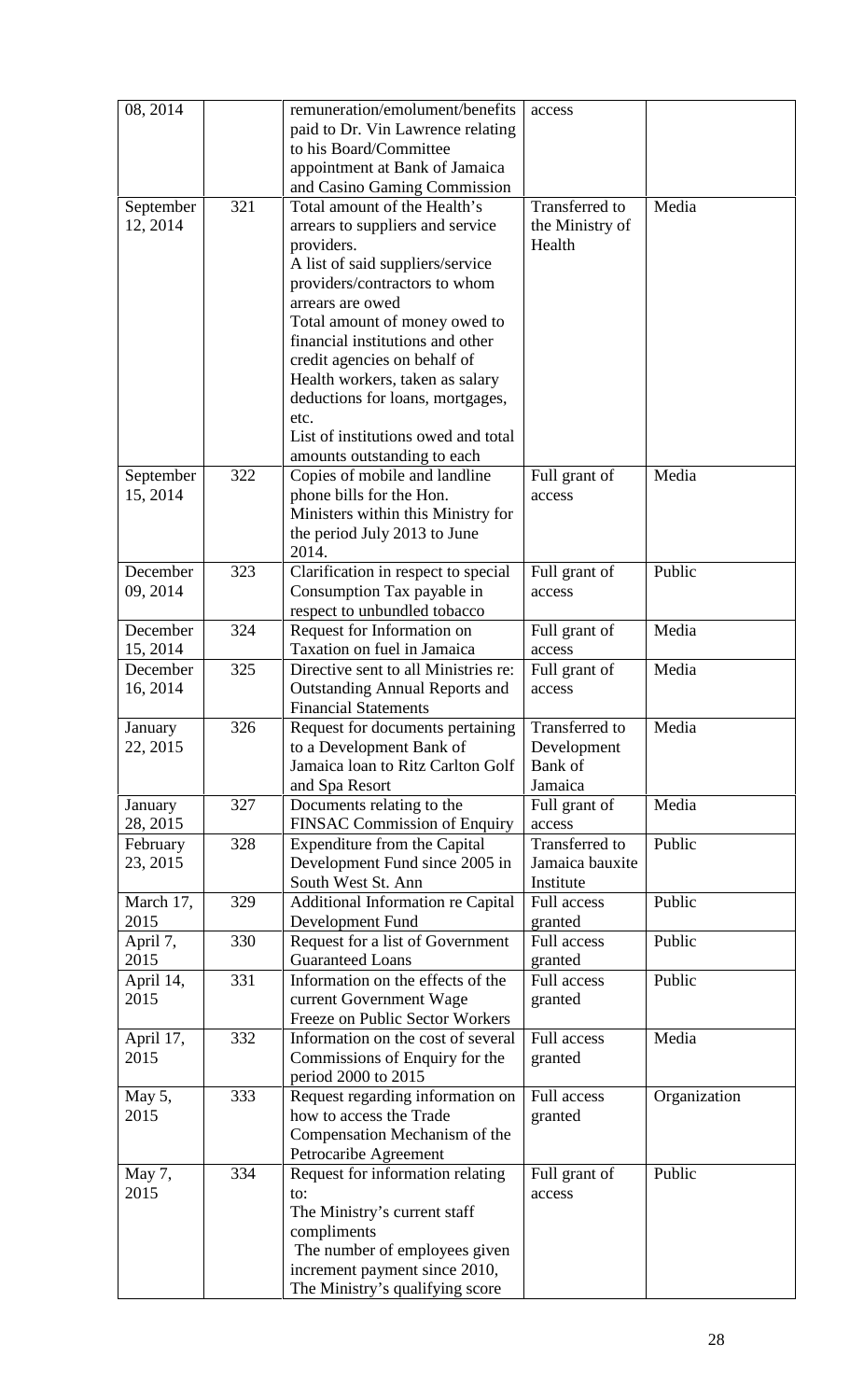|                       |     | for increment payment<br>The number of employees in<br>receipt of increment payment due<br>to acquiring additional<br>qualifications since 2010.                                                                                                                      |                                                           |              |
|-----------------------|-----|-----------------------------------------------------------------------------------------------------------------------------------------------------------------------------------------------------------------------------------------------------------------------|-----------------------------------------------------------|--------------|
| June 01,<br>2015      | 335 | Pay Plan for the All Island Cane<br><b>Farmers Association</b>                                                                                                                                                                                                        | Full grant of<br>access                                   | Organization |
| June 16,<br>2015      | 336 | Request for information on how<br>the Constituency Development<br>Fund (CDF) was spent in South<br>West St. Ann from 2011-15                                                                                                                                          | Transferred to<br>Development<br>Bank of<br>Jamaica       | Public       |
| July 13,<br>2015      | 337 | Request for most recent financial<br>statements on the Assurance and<br><b>Compensation Funds</b>                                                                                                                                                                     | Transferred to<br>Accountant<br>General's<br>Department   | Public       |
| September<br>25, 2015 | 338 | Request for a copy of the salary<br>scale for Parliamentarians                                                                                                                                                                                                        | Full grant of<br>access                                   | Public       |
| October<br>08, 2015   | 339 | <b>Request for Public Sector</b><br><b>Compensation Policy</b>                                                                                                                                                                                                        | Applicant<br>advised that it<br>is still being<br>drafted | Public       |
|                       |     | List of Public Sector Boards                                                                                                                                                                                                                                          | Full grant of<br>access                                   |              |
|                       |     | Budgeted expenditure for jurors'<br>expenses                                                                                                                                                                                                                          | Transferred to<br>Court<br>Management                     |              |
|                       |     | GoJ expenditure towards<br>Maureen's Place                                                                                                                                                                                                                            | <b>Services</b>                                           |              |
|                       |     |                                                                                                                                                                                                                                                                       | Transferred to<br>the Ministry of<br>National<br>Security |              |
| November<br>04, 2015  | 340 | Document outlining the salary<br>scale for Caymans Track<br>Limited<br>Reclassification document<br>completed by<br>PriceWaterhouseCoopers in 2006                                                                                                                    | Transferred to<br>Caymanas<br><b>Track Limited</b>        | Public       |
| November<br>25, 2015  | 341 | for Caymans Track Limited<br>Request for a copy of the<br>following:<br>MoFP Registry User Manual<br><b>OnBase Overview</b><br><b>OnBase Client</b><br>OnBase Web client                                                                                              | Full grant of<br>access                                   | Public       |
| December<br>29, 2015  | 342 | Request for a copy of the<br>following:<br>List of vehicles purchased for<br>Ministers during the period 2007-<br>2011<br>Assigned motor vehicles sold<br>during the period 2008-2012<br>Vehicles purchased for<br><b>Government Ministries since</b><br>January 2012 | Full grant of<br>access                                   | Public       |
| March 03,<br>2016     | 343 | Sale of assigned motor vehicles<br>2012<br>Vehicles purchased for<br><b>Government Ministers 2007-</b>                                                                                                                                                                | Full grant of<br>access                                   | Public       |